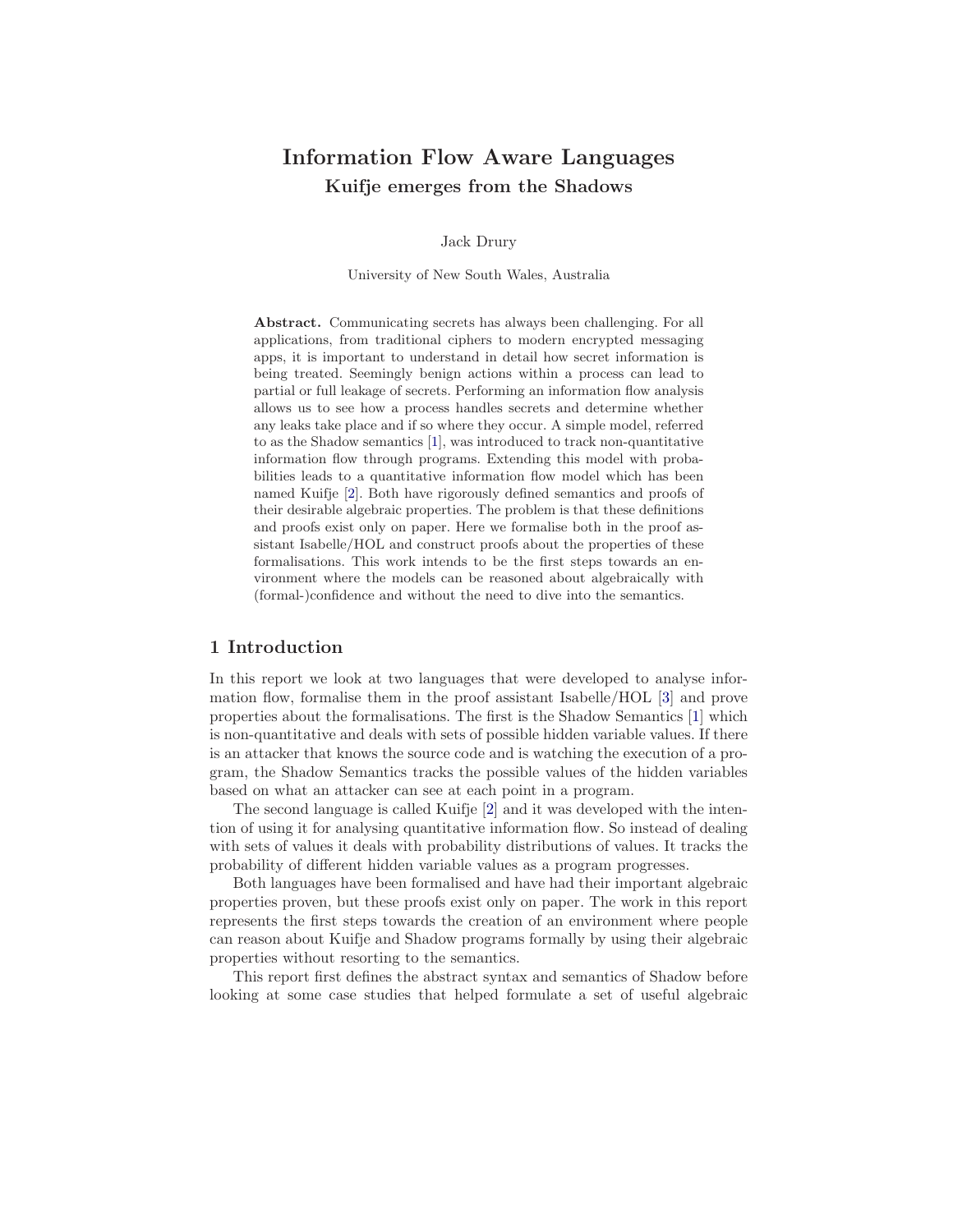properties. In the following sections we define the abstract syntax and semantics of Kuifje and prove that it respects the monad laws. The report explains most of the proofs and the appendix contains the full Isabelle/HOL proofs for the interested reader.

## 1.1 Information Flow

For as long as there has been communication, there have been people who want to communicate secrets. For a secret to remain secret, the information that defines it must be inaccessible to those deemed unworthy. We can imagine various situations in which access to certain information should be restricted:

- Spies encrypting messages to ensure they cannot be read if intercepted.
- Databases that only reveal specific information to privileged users/agents.
- Firewalls that block packets containing sensitive information from reaching unsavoury destinations.

We could say that the systems above are *secure* if they achieve their stated goals. The problem with this view is that the above systems only work to prevent information from being released; they do not control its propagation afterwards. In such situations the spy must trust his allies not to spread the secret after decryption, the database must trust privileged users not to share sensitive information with other users and the firewall must trust the savoury destinations not to leak its secrets. Such trust is risky, but is there a way to guarantee that the accessor of private information will not misuse the data? If the accessor is a program, such questions can be answered by information flow analysis of the source code of the program. This involves looking at how the program uses the sensitive information and ensuring it does not *flow* to an undesirable (publicly visible) location.

## 1.2 Non-interference

To analyse the flow of sensitive information we need a way to differentiate private information from public information. This is done by declaring two types of variables:

- Hidden variables  $(h \in H)$  that should remain private and are traditionally referred to as high-security variables.
- Visible variables ( $v \in V$ ) that are public and are traditionally referred to as low-security variables.

If a program runs and is able to keep all visible variables independent of the hidden variables it is said to exhibit non-interference.

However, non-interference is often too restrictive as it says that regardless of the value of the hidden variables, the same initial visible variables will always result in the same observable program behaviour [\[4\]](#page-27-3). This means that a user that can only access visible variables will not be able to learn anything about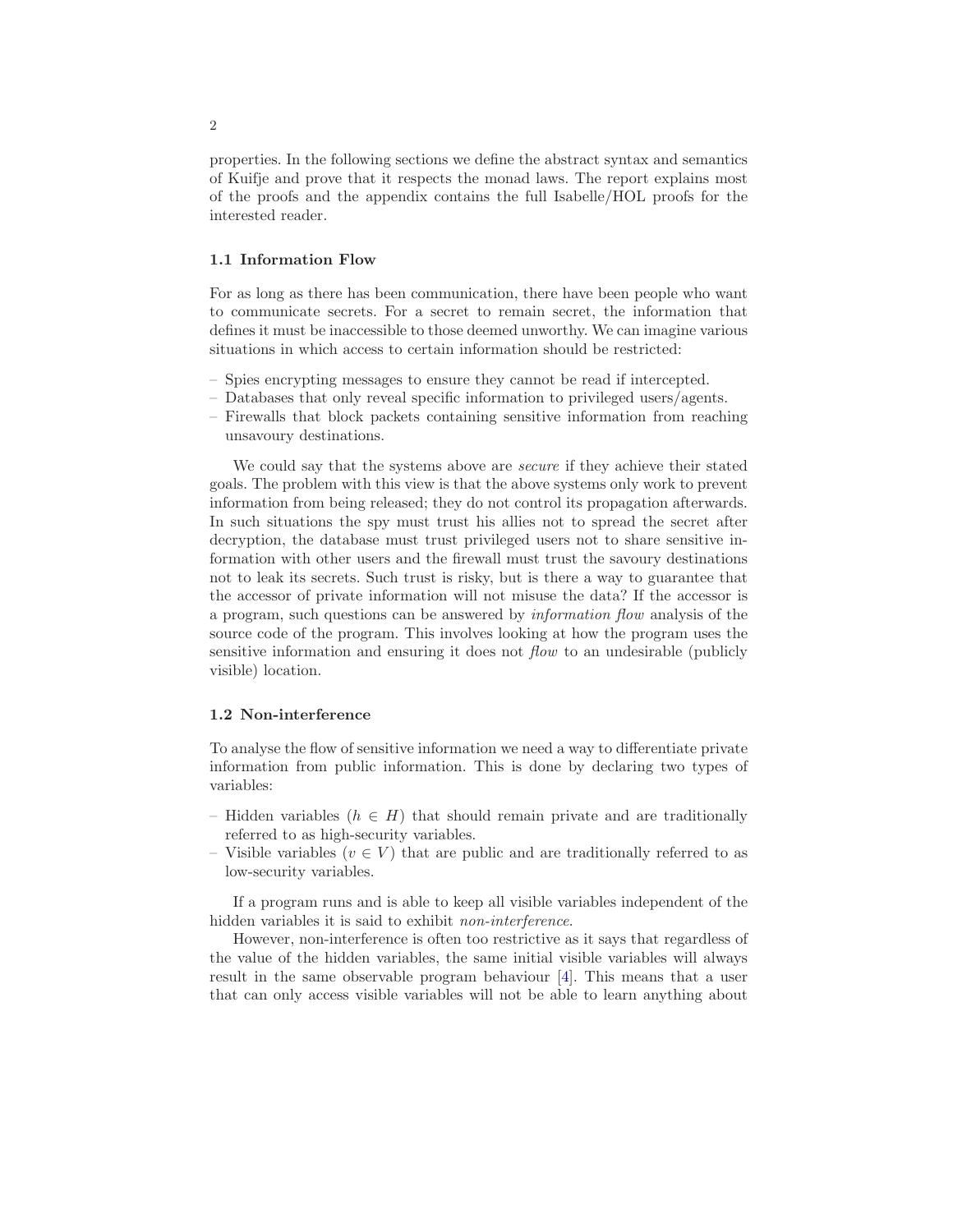the hidden variables. The problem with this is that many programs can not respect non-interference as they need to reveal a small amount of information about the secret to perform useful work.

Take, for example, a program that requires a password to allow access to a system. If the password is a hidden variable, the user will learn what the password is not by providing an incorrect password as a visible input.

Such coarse reasoning is not always helpful. What if we want to know the extent of the hidden information revealed by the visible variables and circumstances under which this holds? Such questions are important and have been heavily studied, see the review by Sabelfeld and Myers [\[5\]](#page-27-4) which surveys almost 150 relevant papers. One particular technique that addresses this question involves the Shadow Semantics which was introduced by Morgan [\[1\]](#page-27-0).

If we imagine a program acting over a state space of hidden variables  $h$ and visible variables v. The Shadow Semantics introduce a third variable H. The *shadow* of h that represents all possible values of h at a certain point in the program. This is equivalent to the ignorance of an attacker. It is the set of possible values for  $h$  based on what they have been able to glean from the visible variables and its source code. For example if H is  $\{0, 1\}$ , it implies that the program is in a state where  $h$  is 1 or in a state where  $h$  is 0. By following how H changes through a program we are able to monitor what an attacker knows for certain. If  $H$  is a singleton, then the attacker knows exactly the value of the hidden variables, otherwise they have an increasing amount of ignorance.

The Shadow Semantics deal with the application of a program to a shadow in order to produce a hyper-shadow. The hyper-shadow is a set of sets, each of the inner sets represents an outcome of *visible nondeterminism*. Visible nondeterminism is a nondeterministic fork in the execution of the program that can be observed by the attacker. If a hyper-shadow is a singleton such as  $\{\{1,2\}\}\,$ , then the program did not contain any visible nondeterminism and the attacker knows that h is either 1 or 2. On the other hand if the hyper-shadow is  $\{\{1, 2\}, \{0, 1\}\},\$ it means there was a visible nondeterministic fork in the program and therefore (depending on which path was taken) the attacker knows one of two things: they either know that h is a value in  $\{1,2\}$  or they know that h is a value in  $\{0,1\}$ .

## 1.3 Quantitative Information Flow

The Shadow Semantics treat each possible state within the shadow equally. Certain states may be removed or added but no state is more or less likely than any other. We can easily imagine scenarios where some outcomes or program branches are more likely than others and therefore the attacker may know that some values within the shadow have a higher probability of being the true value than others. This means that the program is actually more vulnerable than you would expect based on the shadow alone.

Quantitative theories of information flow (QIF) were introduced to deal with this. They aim not only to determine whether a program leaks information, but also to figure out how much information has leaked.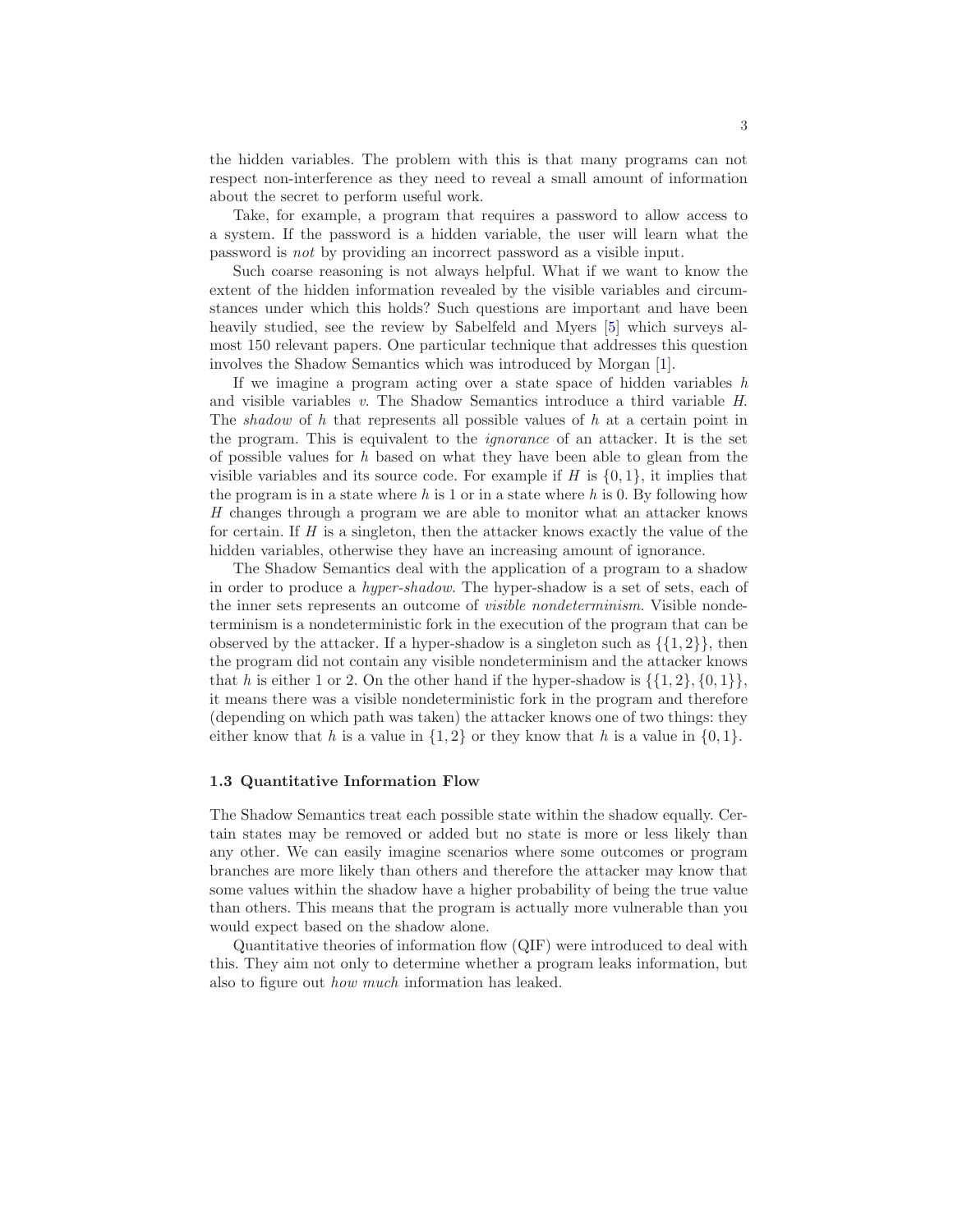A theory of QIF was first introduced in the early 1980's by Denning [\[6\]](#page-27-5) and a number of others have followed since [\[7,](#page-27-6) [8,](#page-27-7) [9,](#page-27-8) [4\]](#page-27-3). The early theories used measurements based on Shannon Entropy to calculate the amount of uncertainty an attacker would have regarding the values of hidden variables.

Before Smith pointed out the flaws in models based on Shannon Entropy, the consensus was that mutual information should be used to quantify uncer-tainty [\[4\]](#page-27-3). Mutual information, written  $I(X; Y)$ , is the amount of information shared between random variables  $X$  and  $Y$ . It is equal to the reduction in the Shannon Entropy of one random variable by learning the value of the other.

$$
I(X;Y) = H(X) - H(X|Y)
$$

Where  $H(X)$  is the Shannon Entropy of the random variable X and  $H(X|Y)$ is the conditional entropy which represents the uncertainty about  $X$  given full knowledge of Y . The mutual information is symmetric and non-negative. To see where this breaks down we consider a deterministic program that takes the mod 16 of a hidden  $16k$  bit variable, if it evaluates to zero it will assign a visible variable to the value of the hidden variable (thus revealing the hidden variable), otherwise it will assign the visible variable to 1. If the attacker guesses that hidden variable has the same value as the visible variable they will be correct 1/16th of the time (assuming a uniform distribution over the values of the hidden variable).

Since the program is deterministic the visible variable  $(V)$  is completely determined by the value of the hidden variable  $(W)$  therefore  $H(V | W) = 0$  and the information leakage is  $I(V;W) = H(V) \approx k + 0.087$ . Using the symmetry of mutual information we can calculate the remaining uncertainty in  $W$  which is  $H(W|V) = H(W) - I(V;W) \approx 15k - 0.087$ .

If instead we have a program that leaks the last  $k+1$  bits of W into V we have  $H(V) = k+1$  since  $k+1$  bits are copied from the hidden variable and the rest of the bits are certain. We also have  $H(W|V) = 15k - 1$  since we learn about the other  $k+1$  bits of H from V. This means that  $15k-1$  bits of uncertainty remain for the hidden  $W$  after execution of the program. This is less uncertainty than for the first program which had  $15k - 0.087$  bits of uncertainty remaining after execution. This suggests that an attacker learns more about the hidden variable by watching the execution of the second program than they do by watching the second program.

Smith identified that while an attacker can correctly guess the value of W with a probability of  $1/16$  after the first program, the attacker has only a  $1/2^{15k-1}$  chance of guessing the value after the execution of the second program  $(15k - 1)$  being the number of unknown bits).

Smith claims that a useful QIF theory should be able to provide security guarantees. The above examples show that Shannon Entropy based methods can be unhelpful, claiming that the first program is better than the second even though the second program makes it much more difficult to guess the hidden value.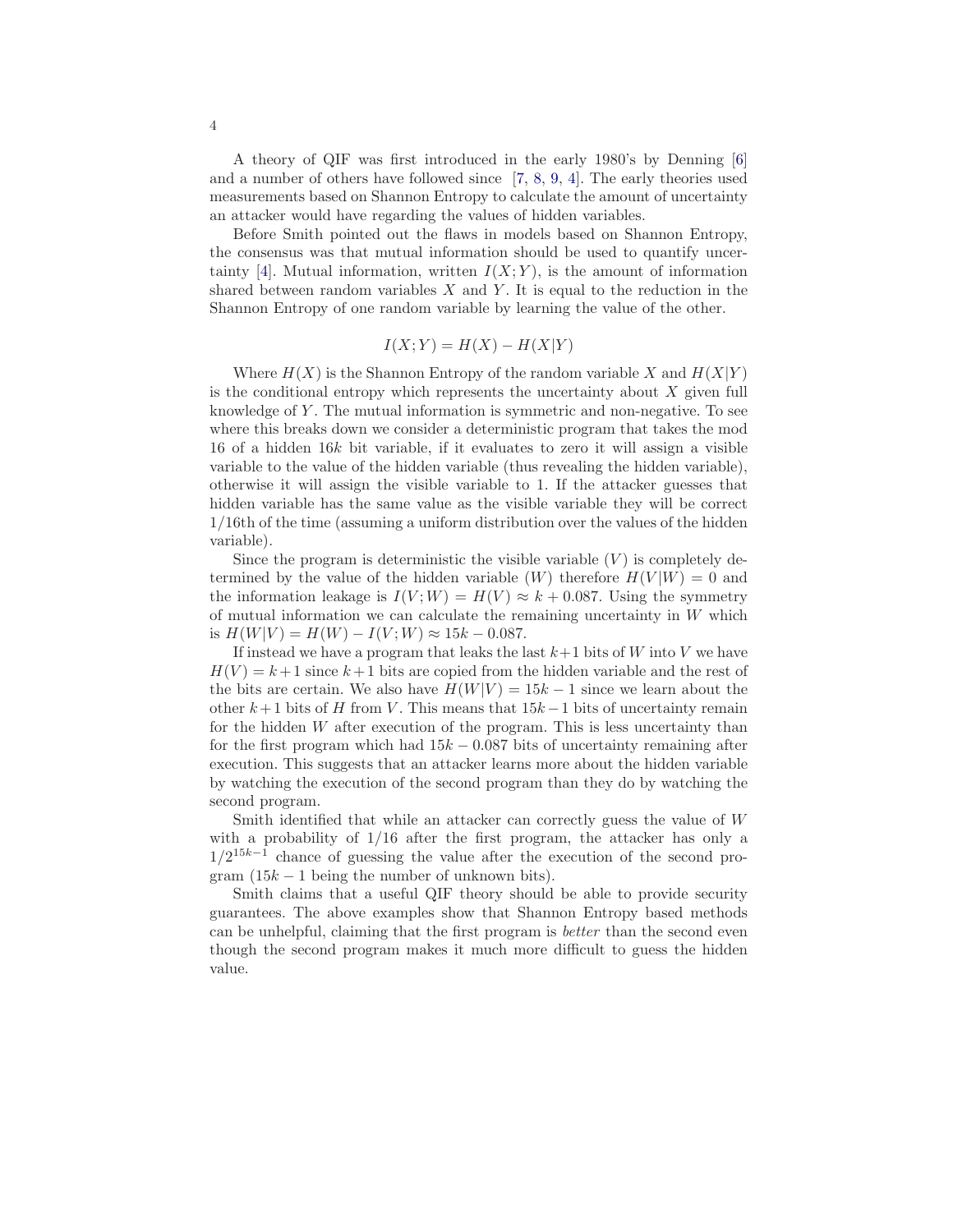As implied by this analysis, Smith suggests that a better measurement of the vulnerability of a program would be Bayes Vulnerability which is the maximum probability that a secret could be guessed in one go. This is because a clever attacker would guess the value which has the highest probability of being the secret.

After Smith suggested this improved metric, it was pointed out by Alvim et al. that both Bayes Vulnerability and Shannon Entropy are instances of an infinite family of gain functions [\[10\]](#page-28-0). These generalised gain functions allow modelling of more complex scenarios such as what is it worth if an attacker guesses a value close to the true secret or a part of the secret or a property of the secret or even guessing the secret within a certain number of attempts.

After this, a further relevant generalisation was made by McIver et al. noting that entropies that are determined by gain functions are characterised by being concave and continuous over distributions [\[11\]](#page-28-1).

These generalisations showed that no matter which entropy is being used there is a common structure to the QIF analyses. The chosen entropy is applied to the prior distribution before the program is executed and it is applied conditionally to the joint distribution that is produced after the program has been executed. The post-execution joint distribution has been named a hyper-distribution [\[12,](#page-28-2) [13\]](#page-28-3) and it is a probability distribution over posterior distributions, where each posterior distribution is the result of the input distribution conditioned on a particular outcome of the (probabilistic) program.

Hyper-distributions unify QIF analyses that use the class of gain functions identified above.

#### 1.4 Kuifje

The use of hyper-distributions allows QIF to be given a monadic semantics. The distribution monad ( $\mathbb{D}$ ) takes some type A to the discrete distributions on A (this would be  $\mathbb{D}A$ ). So computations of type  $A \to \mathbb{D}A$  are computations taking some type to distributions over that type. A compositional language that takes distributions as inputs and returns hyper-distributions (as mentioned above) would need to represent computations of type  $\mathbb{D}\mathcal{A} \to \mathbb{D}^2\mathcal{A}$ .

Recently a QIF extension of The Shadow Semantics has been introduced and it does just that. The extension is called Kuifje and it has been given a monadic representation in Haskell [\[2\]](#page-27-1). Kuifje is what you get if you extend the Shadow Semantics with probabilities. Where the Shadow Semantics has a set of possible values for the hidden variable, Kuifje has a probability distribution of possible values, matching each possible value to a probability. Where the hyper-shadows are a set of sets of possible values, Kuifje has hyper-distributions which are a distribution of distributions of possible values. The hyper-distributions can be thought of intuitively as an outer distribution that assigns probabilities to each visible outcome of the program and the inner distributions assign probabilities to the values of the hidden variables given that visible outcome.

Due to the similarity of the structures in both Kuifje and Shadow, the algebraic behaviour of the two is nearly identical. Despite these similarities, the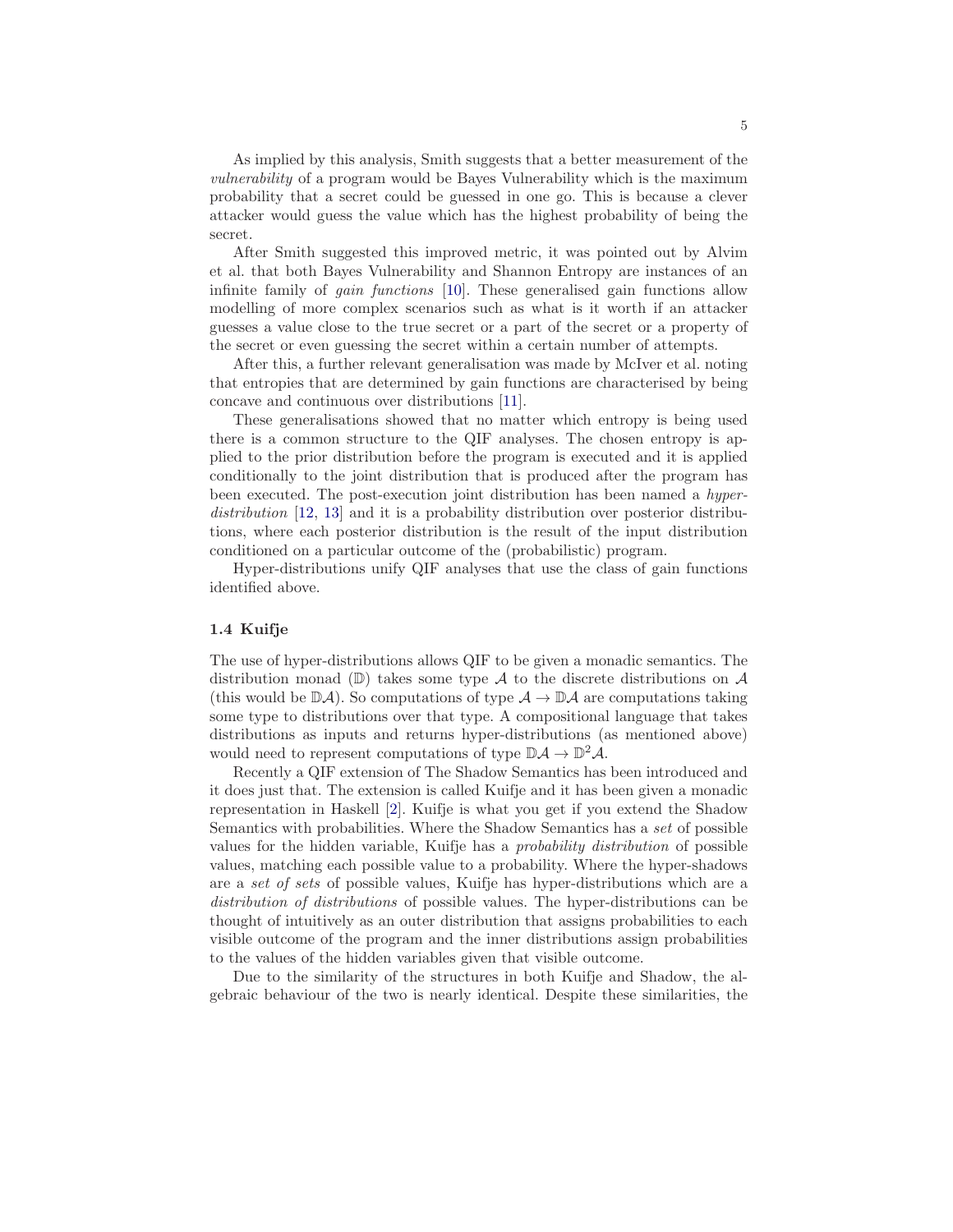semantics are quite different as dealing with probability distributions is more challenging than dealing with sets.

#### 1.5 Isabelle/HOL Formalisation

Both Kuifje and the Shadow Semantics have rigorous formal definitions and proofs of their important properties, but these definitions and proofs exist only on paper. The purpose of Kuifje and the Shadow Semantics is to provide guarantees about the security of programs, therefore we should be certain that an analysis performed using either of them is actually correct.

Pen and paper proofs are fallible and so the goal of this project is to formalise both the Shadow Semantics and Kuifje in the proof assistant Isabelle/HOL [\[3\]](#page-27-2) and prove algebraic properties about both, such that many of the pen and paper proofs can be machine checked. The algebraic properties that will be targeted are those that act as the building blocks of many of the larger proofs.

Isabelle/HOL provides an environment in which we can define mathematical constructs using the semantics of its higher order logic. We can then use Isabelle/HOL to create machine-checked proofs of certain properties of our constructs.

In addition to the usual predicate logic symbols  $(\exists, \neg, \wedge \dots)$  with the expected semantics, Isabelle/HOL has a rich syntax for defining and manipulating new objects. Below we briefly outline parts of Isabelle/HOL that are most important for our Shadow and Kuifje constructions. We present some examples to illustrate the syntax.

 $\tt type-synonym$  'h prog = 'h set  $\Rightarrow$  ('h set) set

definition CHOOSE ::  $( h \Rightarrow h \text{ set } ) \Rightarrow h \text{ prog}$ where  $(CHOOSE f)$  hs  $\equiv \{\bigcup y \in \{f \ h \mid h. h \in hs\}. y\}$ 

<span id="page-5-0"></span>Fig. 1. Examples of Isabelle/HOL syntax. First a type alias is made where 'h prog takes a 'h set to a set of sets of 'h. Then a function called CHOOSE is defined. The type is declared with the double colons and then a set theoretic definition is provided.

The type-synonym command enables creating an alias for a type. This alias is only used to enhance readability and Isabelle/HOL will automatically translate the alias when dealing with it. In the above example we create an alias called prog and we say that the type 'h prog takes a set of objects of type 'h and returns a set of sets of type 'h. In this case 'h is a type variable as it can be replaced by any type (e.g. integers) and the definition will hold.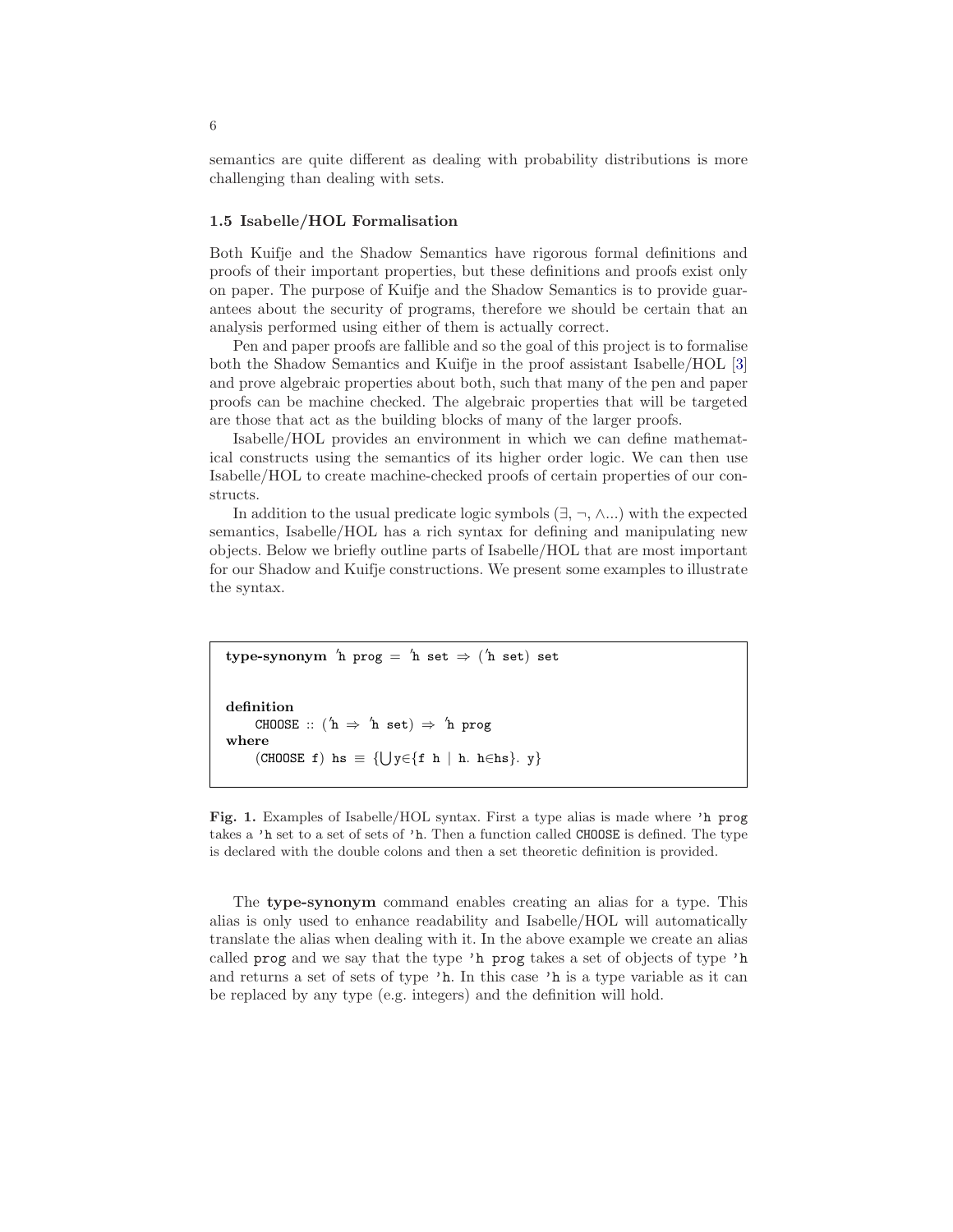The definition command allows us create a constant nonrecursive definition. In the above example (Fig. [1\)](#page-5-0) we define CHOOSE, we declare its type with the two colons. Following the where keyword we then provide a constant set theoretic definition for CHOOSE in terms of an input function  $f$  and an input set hs, where the inputs must obey the type declaration. CHOOSE is a function that uses a function f to assign new values to variables.

We can define a recursive function using the fun command. The following syntax is then very similar to that of definition except we are able to use pattern matching in the definition.

Isabelle/HOL uses  $\equiv$  to denote equality and curly braces represent sets. The right hand side of the  $\equiv$  in Fig. [1](#page-5-0) is the singleton set made up of the result of a union iteration. The notation is telling us to take the union over all  $y$ 's (this is the  $y$  to the right of the period) such that  $y$  is an element of the inner set comprehension. The set comprehension syntax says: return the set containing every  $f h$  such that there exists an  $h$  and  $h$  is in  $hs$ .

That covers most of the definitions, but another very important part of Isabelle/HOL is the syntax used to state and prove lemmas. We breakdown the example in Fig. [2.](#page-6-0)

```
lemma bool_encryption_lemma:
  fixes t :: bool
    and H :: bool set
  shows
    SKIP H =NewVar t (
                CHOOSE (\lambda(\_, h). \{(True, h), (False, h)\});
                REVEAL {
                          {
                          \tilde{f}(g, h) | g h. g∈{True, False} \wedge h∈H \wedgeXOR g h = k} | k. k∈{True, False}
                         }
               ) H
```
<span id="page-6-0"></span>Fig. 2. Example of Isabelle/HOL lemma syntax. First the name of the lemma (bool encryption lemma) so it can be referred to by other lemmas. The fixes keyword sets a property (in this case  $t$  is a boolean and H is a set of booleans). The **shows** keyword is followed by the statement to be proved.

The keyword lemma indicates that we want to prove the statement that follows. Following lemma is the name of the lemma and then a colon. fixes is used to set a property of some statement, in this case we are setting the type of the variable  $t$  to booleans and the type of  $H$  to sets of booleans.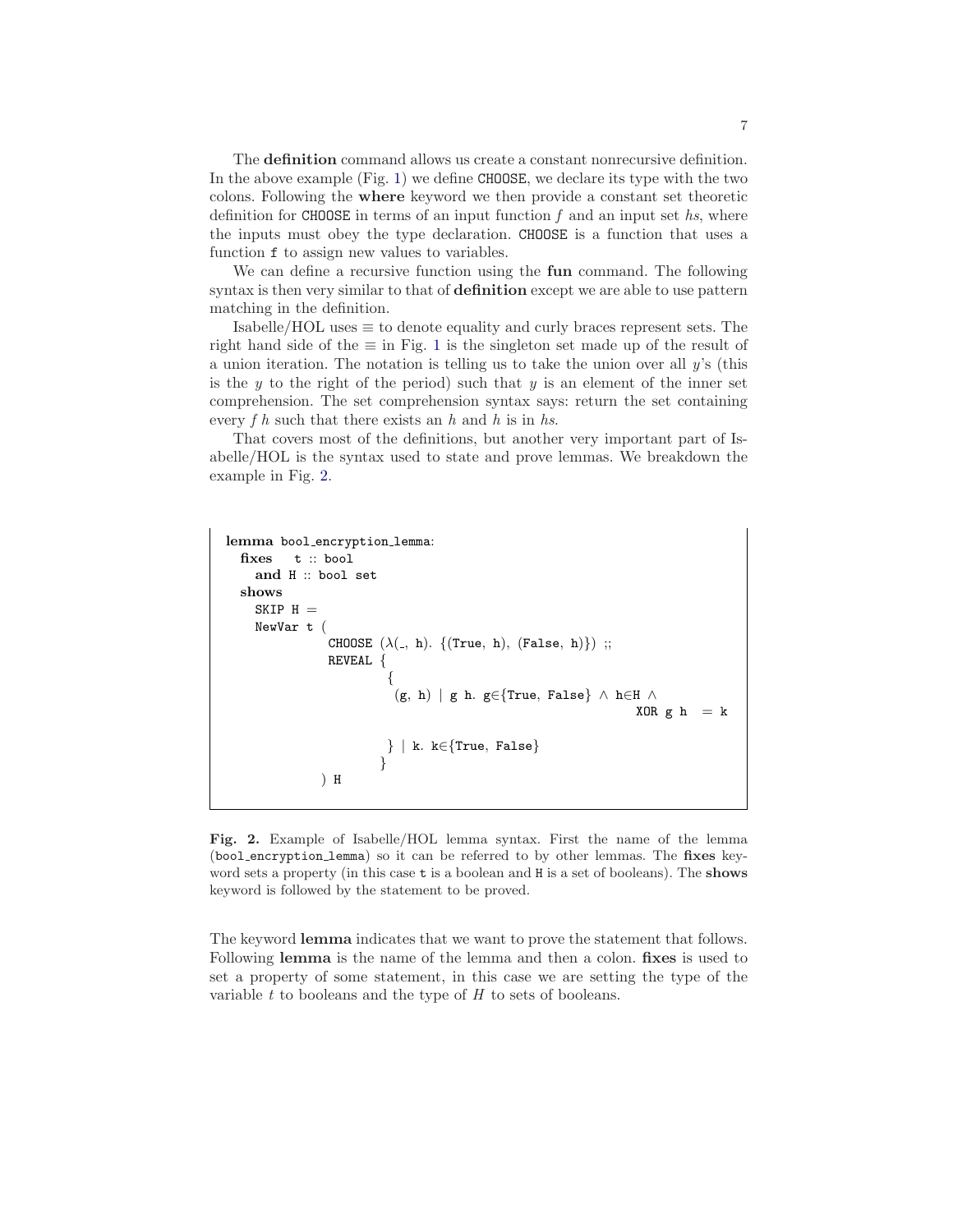shows is followed by the statement we want to prove, in this case it is the equality between SKIP H and more complicated statement that introduces a local variable randomly assigns it a boolean value and then reveals the xor of that variable with an existing hidden variable.

This statement would then be followed by a sequence of commands usually of the form apply x where x is a rule or a tactic that transforms the statement in some valid way. These transformations would continue until the statement can be transformed to True.

## 2 Abstract Syntax and Semantics of Shadows

A Shadow program is a mathematical model that takes in a set of some type  $H$ and returns a set of sets of  $H$  (i.e. something of type  $\mathbb{P}\mathcal{H} \to \mathbb{P}^2\mathcal{H}$ ).

#### 2.1 The Abstract Syntax of Shadows

The language takes the form of a simple imperative language. It is similar to Dijkstra's Guarded Command Language (GCL) [\[14\]](#page-28-4) which was designed to be compact, clear and to make reasoning about programs easier. There are three important differences between the Shadow language and GCL:

- The language adds a reveal command for revealing the value of some expression to an attacker.
- Assignment becomes an internal nondeterministic choice between alternatives. With ordinary assignment being a degenerate case.
- Demonic choice is explicit here and is visible to an attacker, whereas GCL would represent it as a choice between expressions whose guards evaluate to true.

We lay out the abstract syntax below in extended Backus-Naur form, where **PROG[H]** is a Shadow program of type  $\mathbb{P}\mathcal{H} \to \mathbb{P}^2\mathcal{H}$  for some base type  $\mathcal{H}$ .

| REVEAL rs                            |                                                                                                                                                                                          | $rs :: \mathbb{P} \mathbb{P} \mathcal{H}$             |
|--------------------------------------|------------------------------------------------------------------------------------------------------------------------------------------------------------------------------------------|-------------------------------------------------------|
| CHOOSE f                             |                                                                                                                                                                                          | f :: $\mathcal{H} \rightarrow \mathbb{P} \mathcal{H}$ |
|                                      |                                                                                                                                                                                          |                                                       |
|                                      |                                                                                                                                                                                          |                                                       |
| IfThenElse b PROG[ $H$ ] PROG[ $H$ ] |                                                                                                                                                                                          | $b ::$ Bool                                           |
|                                      |                                                                                                                                                                                          | $t :: \tau$                                           |
|                                      | $PROG[\mathcal{H}] :: =$ SKIP<br>DEMONIC PROG[ $\mathcal{H}$ ] PROG[ $\mathcal{H}$ ]<br>COMPOSE PROG[ $\mathcal{H}$ ] PROG[ $\mathcal{H}$ ]<br>NewVar t PROG $[\tau \times \mathcal{H}]$ |                                                       |

Where SKIP is the program that does nothing (except to type check it creates a singleton set out of its input). REVEAL takes an expression (in the form of a set of sets rs) and reveals it (for a deeper explanation see the semantics in the section below). CHOOSE is hidden (from an attacker) nondeterministic assignment, DEMONIC is a nondeterministic choice that is visible to an attacker.

8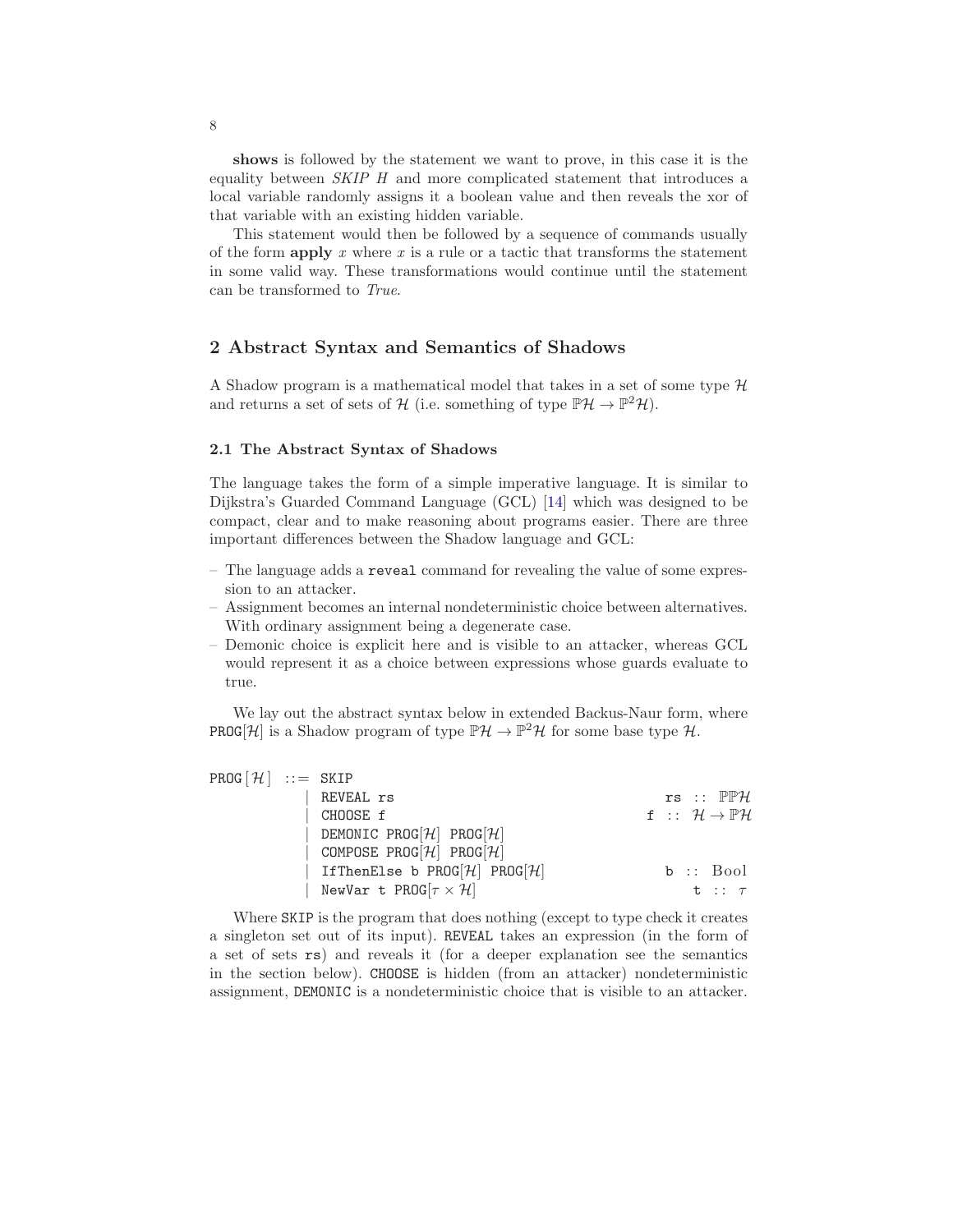COMPOSE is program composition, IfThenElse is the usual construct where if B evaluates to true the first PROG path is taken, otherwise the second is taken. NewVar allows a local variable to be introduced into the scope of the following **PROG** therefore its type grows by  $\tau$  (where  $\tau$  is the type of the new variable being declared).

#### 2.2 The Semantics of Shadows

Shadow programs keep track of what an attacker knows about the variables of a program at different stages of execution. It achieves this by being fed a set of type  $H$  representing what an attacker knows for certain at this point in the execution of the program. If it is at the start of the program and the attacker knows nothing, it will be the set of all possible combinations of the variables in the state space. As parts of the program are executed and information leaks out to the attacker, the Shadow semantics will produce a set of sets of type  $H$ known as a hyper-shadow (which is of type  $\mathbb{P}^2\mathcal{H}$ ). Each inner set of  $\mathcal H$  represents a possible execution path that the attacker knows about (due to the visible nondeterminism of the program).

Within each possible execution path, the number of elements will decrease as the attacker learns more about the variables or increase as they are obfuscated by hidden nondeterministic assignments. If one of these execution paths becomes a singleton set, it implies that if this path is taken, the attacker has full knowledge of all variables in the system.

This method assumes that the attacker can see the source code and has infinite computing power.

To represent this language in Isabelle/HOL we created a shallow embedding. This means that we directly implemented each syntactic element from the previous section as a function in Isabelle/HOL. Therefore the semantics are embedded in Isabelle's Higher Order Logic. To produce this embedding, we started with a denotational semantics for each term and created an Isabelle/HOL definition, hence each term is directly translated into a function that takes a set of type  $\mathcal{H}$ as an input and returns a set of sets of  $H$  (i.e. they are of the type  $\mathbb{P}\mathcal{H} \to \mathbb{P}^2\mathcal{H}$ ).

The denotational semantics are given below, where the brackets  $\lbrack \cdot \rbrack$  are an evaluation function that takes the syntactic elements to their mathematical definition ( $[\![\cdot]\!]$  :: PROG $[\mathcal{H}] \to (\mathbb{P}\mathcal{H} \to \mathbb{P}^2\mathcal{H})$ ).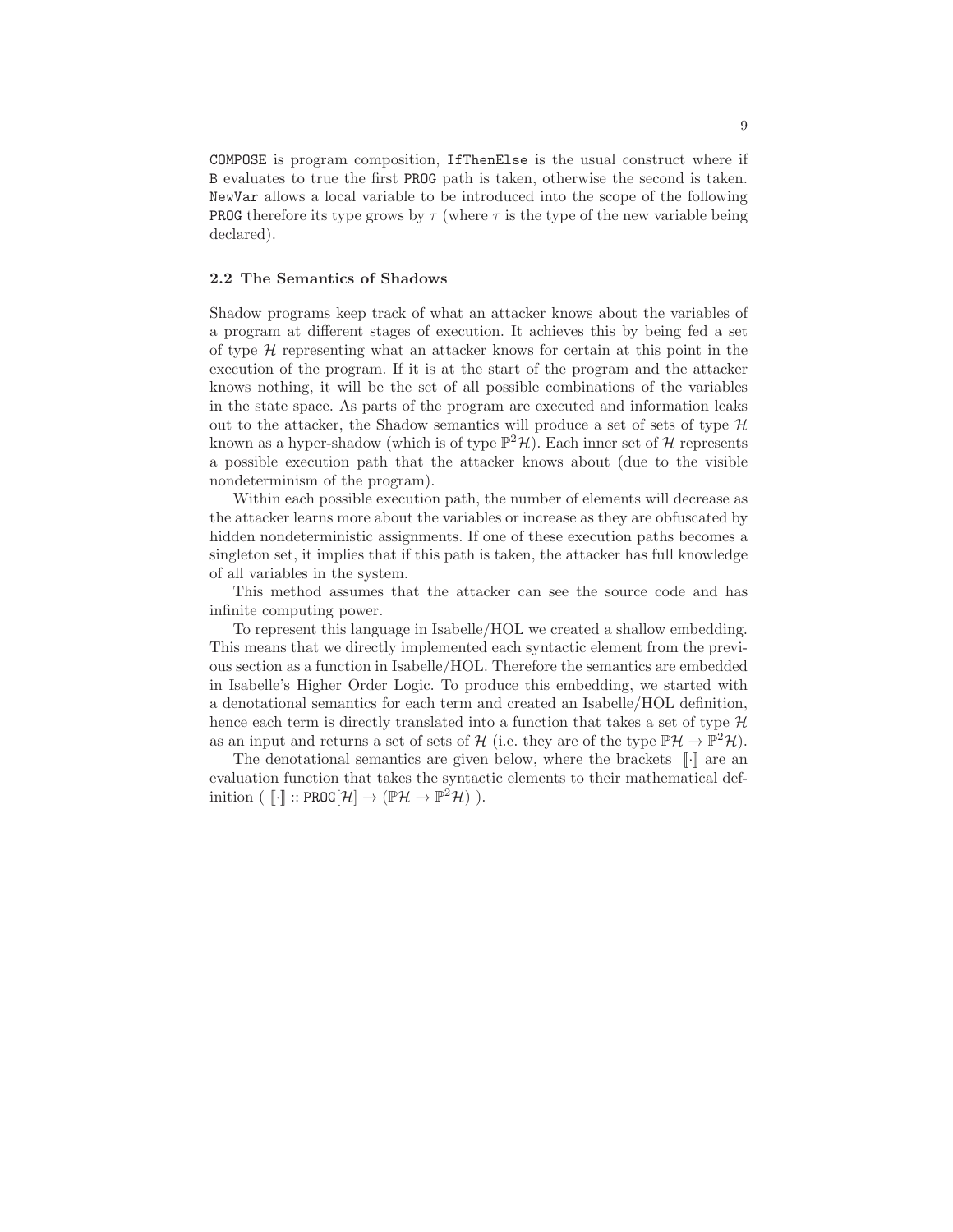$$
\begin{aligned}\n&[\text{SKIP}] \ \mathbf{H} = \{\mathbf{H}\} \\
&[\text{REVEAL rs}] \ \mathbf{H} = \{\mathbf{H} \cap \mathbf{S} \mid \mathbf{S} \in \mathbf{rs}\} \\
&[\text{CHOOSE f} \ \mathbf{H} = \{\bigcup_{\mathbf{h} \in \mathbf{H}} \mathbf{f}(\mathbf{h})\} \\
&[\text{DEMONIC P Q}] \ \mathbf{H} = (\begin{bmatrix} P \end{bmatrix} \mathbf{H}) \cup (\begin{bmatrix} Q \end{bmatrix} \mathbf{H}) \\
&[\text{COMPOSE P Q}] \ \mathbf{H} = \bigcup_{\mathbf{H}^{\prime} \in [P] \ \mathbf{H}} \left[\text{Q} \right] \mathbf{H}^{\prime} \\
&[\text{If} \text{Then} \text{Else B P Q}] \ \mathbf{H} = (\begin{bmatrix} P \end{bmatrix} \{\mathbf{h} \in \mathbf{H} \mid \mathbf{B}(\mathbf{h})\} \ \mathbf{H} = \{\{\mathbf{h} \mid (\_,\mathbf{h}) \in \mathbf{S}\} \mid \mathbf{S} \in [P] \ (\{\mathbf{t}\} \times \mathbf{H})\}\n\end{aligned}
$$

Here SKIP returns the singleton set that contains what was passed to it. This is because SKIP does nothing and so the attackers knowledge is unchanged.

REVEAL rs returns the intersection of H with each set inside rs. This is because REVEAL is given a set which contains sets that are separated based on some expression. For example, if we have the boolean expression  $x = y$ , the REVEAL statement would return a set of two sets, one of which contains all states in which the expression is true and the other contains all states in which the expression is false. The intuition behind this is that each of the two inner sets represents a possible path the program could take and the attacker knows which path is taken, therefore each inner set is the attackers knowledge given that a certain execution path is taken.

CHOOSE is a hidden, nondeterministic assignment, so it is interpreted as the singleton set of the union of function f applied to every state in the statespace. It is the singleton of the union because the amount of uncertainty the attacker has is increasing. This means there is no partitioning of the statespace into known paths and the number of possible elements is increasing.

DEMONIC P Q returns the union of program P applied to H with the result of program Q applied to H. This is because demonic choice is a visible nondeterministic choice between program Q and program P, so we need the result of each to be visible to the attacker, hence the union of their results is taken, leaving their inner sets separate.

COMPOSE P Q, is just program composition. It applies P to H and then applies Q to each path within that result.

IfThenElse B P Q is as expected, P is applied to the states in which the boolean function B evaluates to true and Q is applied to the states in which B evaluates to false and their union is taken.

NewVar t P, adds the variable t to the statespace by taking the cross product  $\{t\}\times$  H, then program P is applied to this new statespace (in the definition this is represented by  $[\mathbb{P}]$   $(\{\mathbf{t}\}\times\mathbf{H})$ ). This will result in a

The Each path in the result is then selected and the new variable is subsequently removed. The purpose of NewVar is to create a local variable, therefore it is important that the type is correct, which can only be done by adding the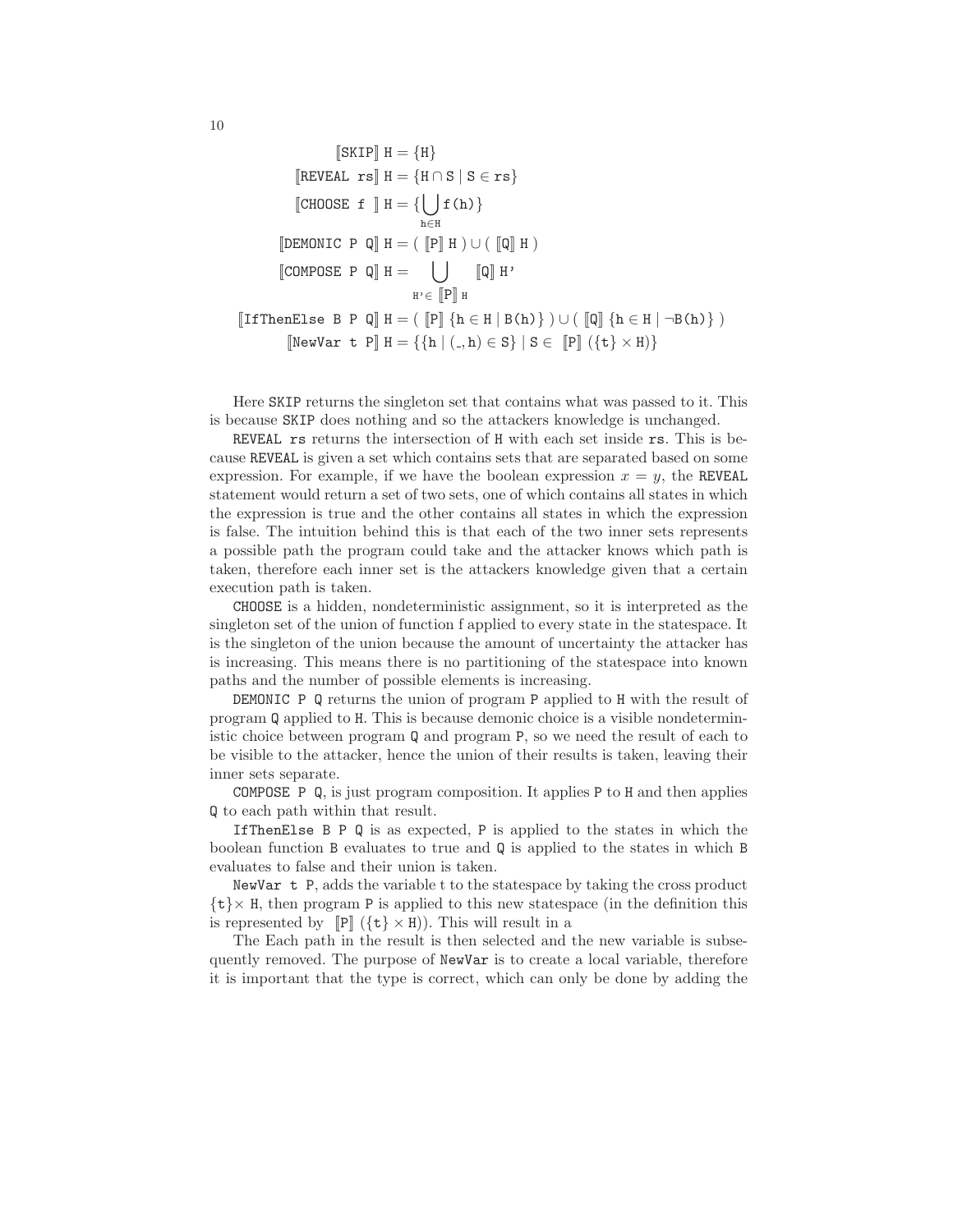variable to the statespace and then removing it again. In general the program P will begin with a CHOOSE statement to assign some values to the new variable t.

## 2.3 Isabelle's Shadow

Based on the above denotational semantics we construct definitions in Isabelle/HOL and present them below in Fig. [3.](#page-11-0)

Note that the COMPOSE definition also creates an infix version of the function represented by two semicolons.

# 3 Shadowing the Dining Cryptographers

The dining Cryptographers is a problem first introduced by Chaum in the 1980's [\[15\]](#page-28-5). Chaum used it to demonstrate a method for sending anonymous messages. It considers the case of three cryptographers sitting around a table having just finished dinner at a restaurant. They are informed by the waiter that the bill has been paid anonymously. The cryptographers want to know whether it was one of them who paid the bill (but not which one) or whether it was a third party (the NSA in Chaum's example). One cryptographer will flip a coin secretly with the cryptographer on their left and then do the same with the cryptographer on the right. The cryptographer will then announce aloud whether they paid the bill; if the two coins they flipped land on the same side they will tell the truth and otherwise the cryptographer will lie. The remaining two cryptographers will covertly flip a coin between themselves and then each make an announcement similar to the first cryptographer, but the statement will be based on the new coin and the coin they shared with the first cryptographer.

This means that if there are an odd number of cryptographers claiming to have paid then one of the cryptographers really did pay. Otherwise if there is an even number, it implies that the NSA paid.

McIver and Morgan [\[16\]](#page-28-6) perform an algebraic analysis of the dining cryptographers using the Shadow semantics. They show that revealing whether or not one of the cryptographers paid is equivalent to introducing hidden coin flips between each cryptographer and having the cryptographer announce what they see based on the above protocol. We are interested in checking the correctness of their algebraic analysis. To do so, we must prove, based on the semantics, that each of the algebraic steps taken are valid. Before we dive into the whole analysis of the dining cryptographers we start with some smaller problems that are subsets of their analysis. First we look at the Encryption Lemma and then a simpler variant of the dining cryptographers with only two parties.

## 3.1 Encryption Lemma

An important building block for McIver and Morgans algebraic proofs is the the Encryption Lemma. It states that if you have a hidden boolean variable, h,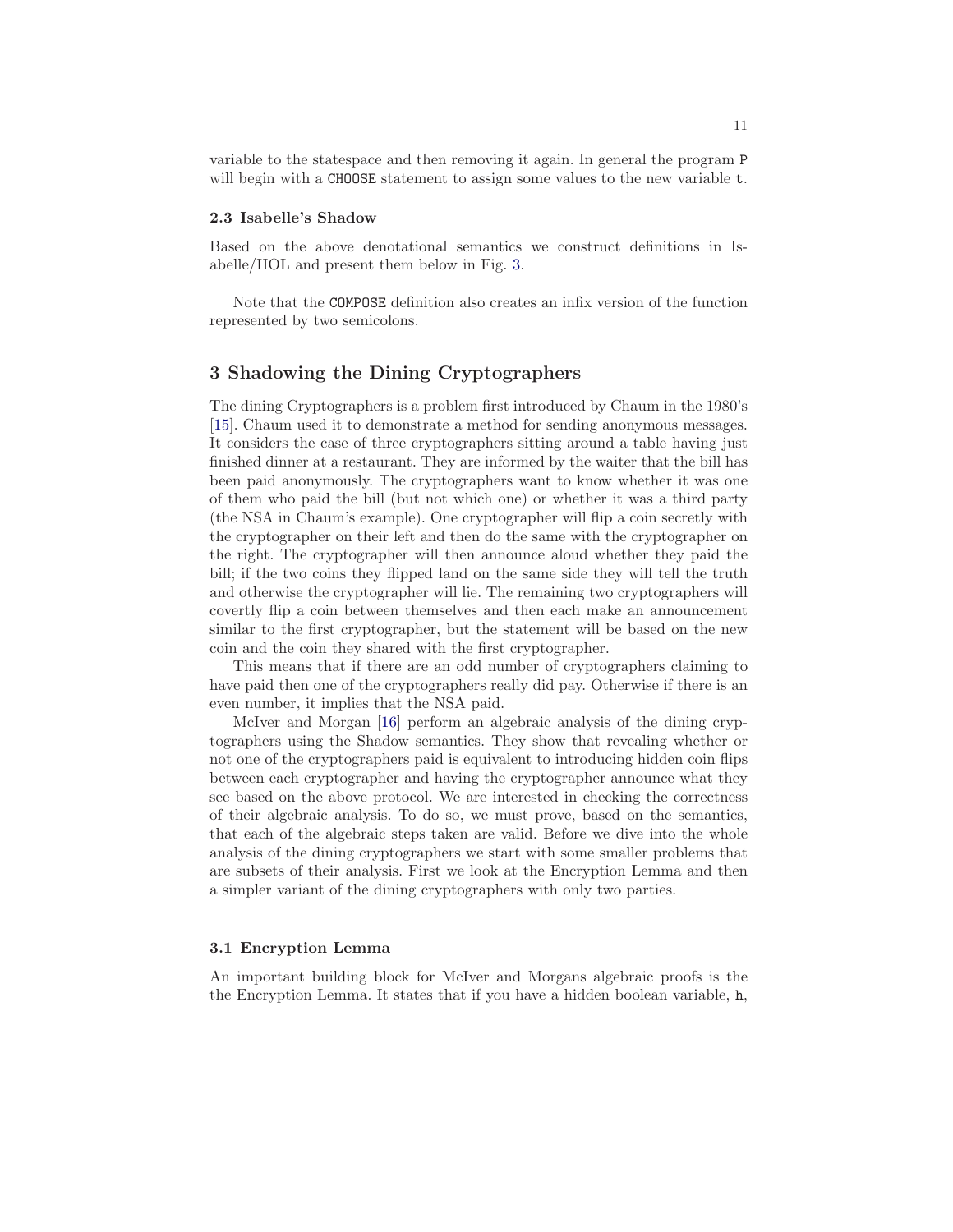```
12
```

```
\tt type-synonym \hbox{~'}h \tt prog = \hbox{~'}h set \Rightarrow \hbox{~'}h set) set
definition
      SKIP ::′
h prog
where
     SKIP hs \equiv {hs}
definition
      \texttt{REVEAL} ::('h set) set \Rightarrow 'h \texttt{prog}where
      (REVEAL rs) hs \equiv {inter hs s | s. s∈rs}
definition
      CHOOSE ::('h \Rightarrow 'h \text{ set}) \Rightarrow 'h \text{ prog}where
      (CHOOSE f) hs \equiv \{\bigcup y \in \{f \ h \mid h. h \in hs\}. y\}definition
      \mathtt{DEMONIC} ::'h prog \Rightarrow 'h prog \Rightarrow 'h prog
where
      (DEMONIC p q) hs \equiv union (p hs) (q hs)
definition
      COMPOSE ::'h prog \Rightarrow 'h prog \Rightarrow 'h prog (infixr ;; 60)
where
      (COMPOSE p q) hs \equiv \bigcup \text{hs}' \in (p \text{hs}). (q \text{hs}')definition
   IfThenElse :: ( h \Rightarrow \text{bool} ) \Rightarrow h \text{ prog } \Rightarrow h \text{ prog } \Rightarrow h \text{ prog }where
   IfThenElse b p q hs \equiv union (p {h. h∈hs \wedge b h})
                                                  (q \{h'. h' \in hs \land \neg(b h')\})definition
      {\tt NewVar} :: 'tau \Rightarrow ('tau \times 'h) {\tt prog} \Rightarrow 'h {\tt prog}where
      (NewVar init p) hs \equiv {{snd h |h. h \in s} | s. s \in (\{init} \times hs))}
```
<span id="page-11-0"></span>Fig. 3. The embedding of the Shadow semantics into Isabelle/HOL.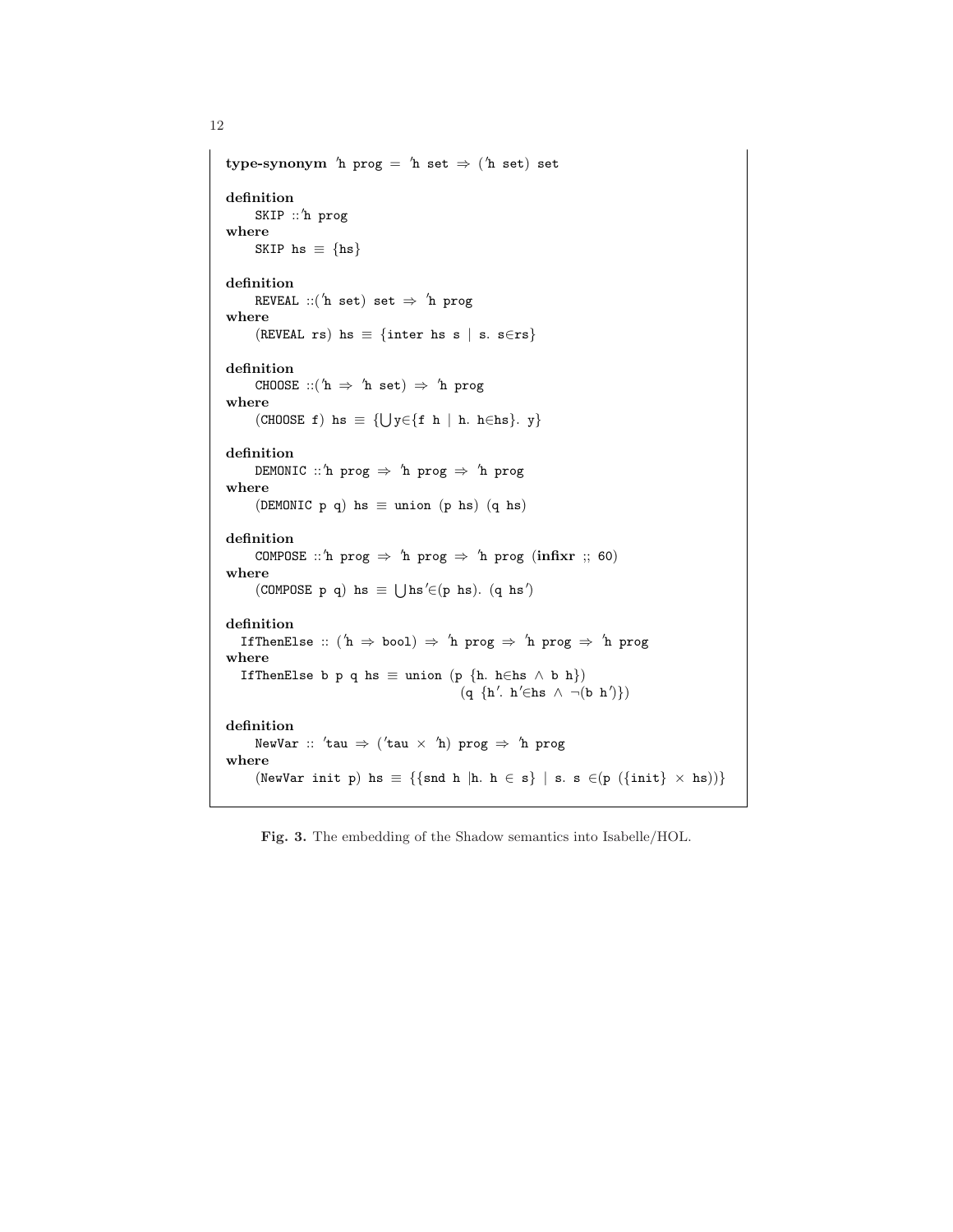and you initialise a new local hidden variable h' to a random boolean, revealing the XOR of h and h' is equivalent to skip (i.e. it leaks no information to the attacker). Intuitively this makes sense as the randomness of  $h'$  implies that nothing can be gained by looking at the result of a comparison between it and h . Having a statement that is equivalent to skip is useful because skip acts like the identity when composed with other programs and therefore it can be plucked out of thin air when trying to show program equivalences.

The Encryption Lemma is the basis for the "one-time pad", an (ideally) uncrackable cryptographic technique that was widely used throughout the 20th century. The caveats are that the two parties must have a completely random and secret shared key that is at least as long as the message being sent and they must never reuse the key.

Assuming we are within the context of a hidden variable h, McIver and Morgan represent the Encryption Lemma in concrete syntax as:

#### Expression 1. Encryption Lemma

[hid h' · h' : $\in \{0,1\}$ ; reveal h'  $\oplus$  h] = skip

The left hand side introduces a new variable h', assigns it a random value from the set  $\{0, 1\}$  and then reveals the XOR of h' and h.

We can present this in abstract syntax using our Isabelle/HOL definition with the following Lemma:

```
lemma bool_encryption_lemma:
  fixes t :: bool
    and H :: bool set
  shows
    SKIP H =NewVar t (
                 CHOOSE (\lambda(\_, h). \{(True, h), (False, h)\});
                 REVEAL \{ \{ (g, h) | g h. g \in \{True, False \} \wedge h \in H \wedge \}XOR g h = k | k. k \in \{True, False\}) H
```
Fig. 4. The encryption lemma in Isabelle/HOL.

This is exactly the same as the version McIver and Morgan present. We declare a new variable t, randomly assign it a value in {True, False} and then REVEAL the result of the XOR of the new variable and a hidden variable h. To prove this equality we expanded the semantics of each Shadow term and showed the equality for all cases of H. For the full Isabelle/HOL proof see the appendix.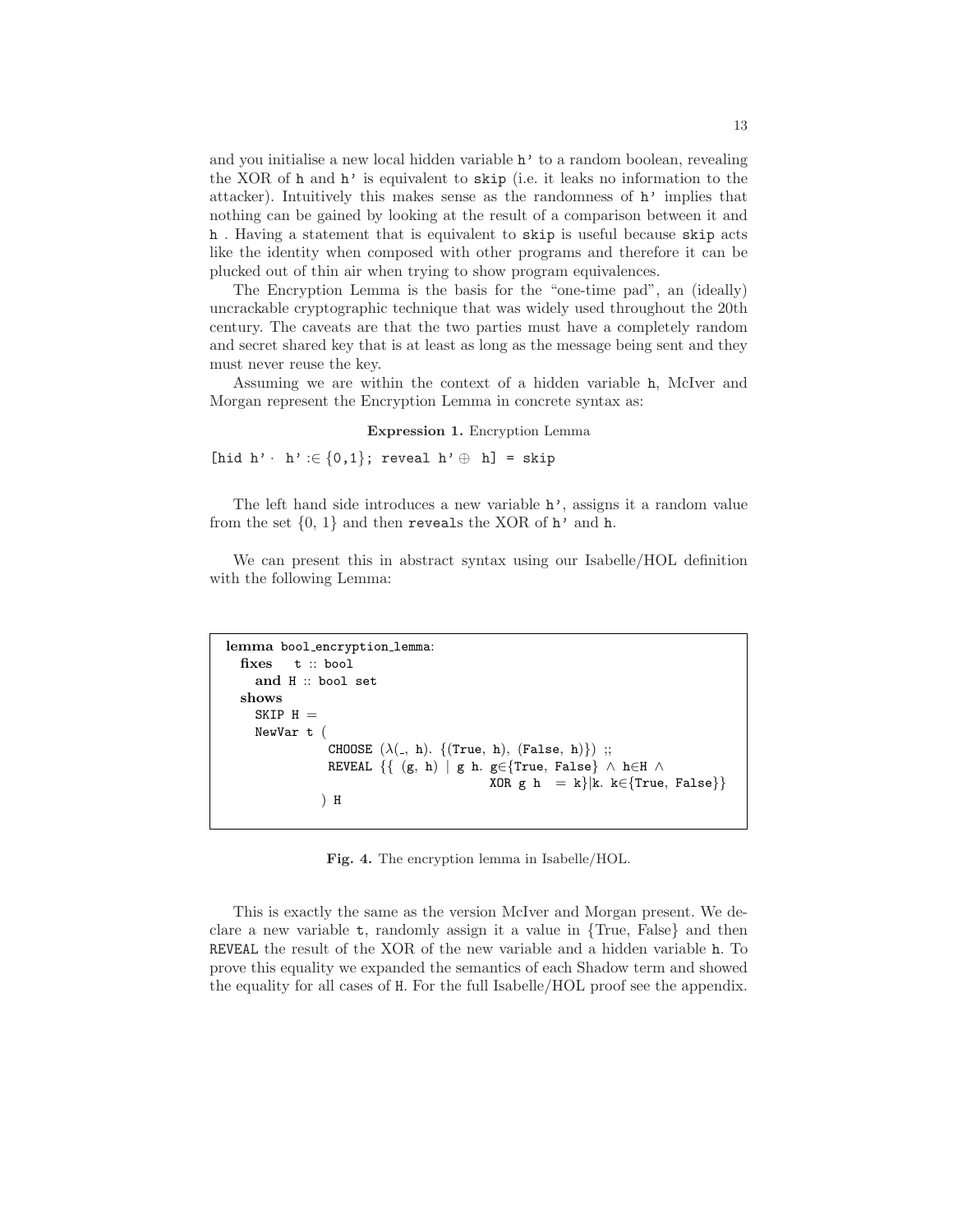The Encryption Lemma can be generalised to all surjective functions and is not just restricted to the type of Booleans, for the formalisation and Isabelle/HOL proof of this see the appendix.

## 3.2 Part-way with a Cream Cake

The dining cryptographers problem involves three parties, but is composed of individual coin flips between two parties. McIver and Morgan analyse such a scenario which I will dub the "Cream Cake Commotion".

Two cryptographers are looking forward to dessert. A waiter presents them with a single cream cake and a simple biscuit. Neither wishes to appear greedy in front of the waiter and reach for the cream cake. They decide to flip a coin between themselves so that the waiter can't see, if it is heads they write their preference (biscuit or cake) on a napkin, if it is tails they write the opposite of their preference. They hand the napkins to the waiter who will declare if they wrote the same thing on the napkins. If so, they skip dessert as they don't want to fight over who gets what. Otherwise, after the waiter leaves each cryptographer will safely grab their preferred dessert.

McIver and Morgan translate this into a form for Shadow analysis: given global hidden boolean variables a and b, we want to prove that revealing whether a equals b is equivalent to introducing a third hidden boolean variable, c, and revealing whether a equals c and then revealing whether c equals b. Intuitively this makes sense as c only exists briefly in its own local scope and its purpose is to use transitivity to check whether a equals b. In the style of McIver and Morgan we have:

#### Expression 2. Cream cake analysis

reveal  $a \equiv b$ = [ hid  $c \cdot c := \{0,1\}$ ; reveal a  $\equiv c$ ; reveal b  $\equiv c$  ]

To show this equality they begin with the left hand side and prepend a skip:

Expression 3. Cream cake step 1

reveal  $a \equiv b =$  skip ; reveal  $a \equiv b$ 

This makes sense as a skip does nothing, but to make sure we prove the following in our Isabelle/HOL formalisation:

This is discharged by unfolding the semantic definition of SKIP and COMPOSE and simplifying. Next the Encryption Lemma is used to transform the skip, along with the fact that revealing the result of an XOR operation is the same as revealing the result of an equality test. This results in the following concrete expression: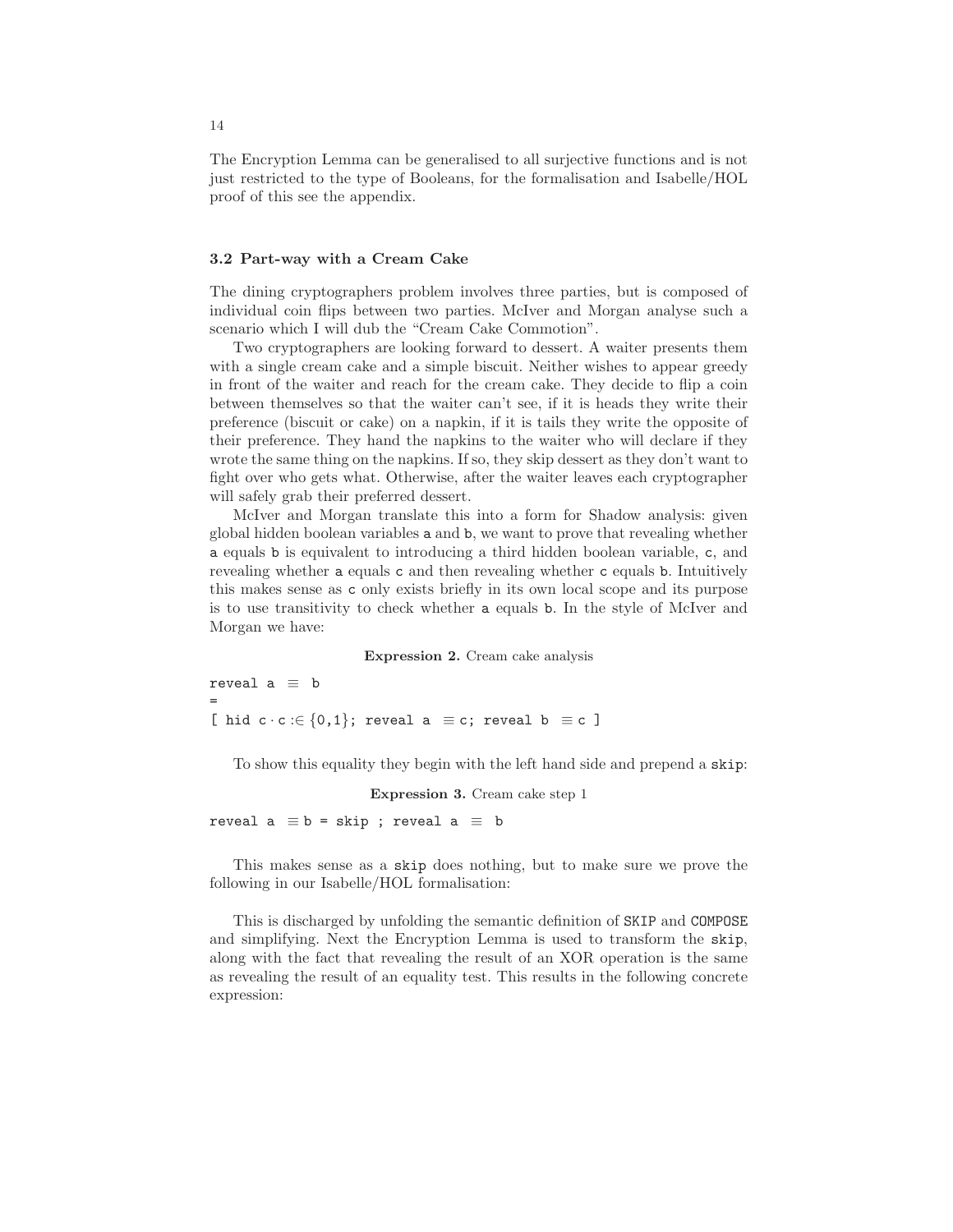lemma SKIP\_then\_p:  $p =$  SKIP ;;  $p$ 

Fig. 5. Simple lemma stating that placing a SKIP in front of a program does nothing.

Expression 4. Cream cake step 2

```
skip ; reveal a \equiv b=
[ hid c \cdot c :\in {0,1}; reveal a \equiv c ] ; reveal a \equiv b
```
We have already described the Encryption Lemma and its proof, but we can represent the equality of revelations in Isabelle/HOL with the lemma:

lemma reveal\_xor\_is\_reveal\_equals: REVEAL  $\{(a,b)|a\ b. (a = b) = k\}|k. k \in \{True, False\}\}\$ = REVEAL  $\{\{(a,b)|a\ b. \ (XOR\ a\ b)=k\}|k. \ k \in \{True, False\}\}\$ 



This is simply discharged by unfolding the definitions of REVEAL and XOR and applying Isabelle/HOL's tableau prover blast. The next and penultimate algebraic step pulls the reveal from outside c's scope into scope:

Expression 5. Bring Reveal inside scope (step 3) [ hid c  $\cdot$  c : $\in$  {0,1}; reveal a  $\equiv$  c] ; reveal a  $\equiv$  b = [ hid c  $\cdot$  c : $\in$  {0,1}; reveal a  $\equiv$  c ; reveal a  $\equiv$  b ]

The scope of a new variable in the Isabelle/HOL definition is limited to the second input of NewVar t P, i.e. the new variable only exists within P. Therefore pulling a program from outside the scope and bringing it in is equivalent to bringing a program inside of a NewVar statement. For now it will suffice to show that we can bring the reveal statement inside the scope, ensuring that it does not impact the newly declared variable. To do this we need to perform a kind of lifting on the reveal statement from the statespace outside the scope (consisting of only Bool×Bool) to the statespace inside the scope with the extra variable (Bool×Bool×Bool). In Isabelle/HOL this looks like the lemma in Fig. [7:](#page-15-0)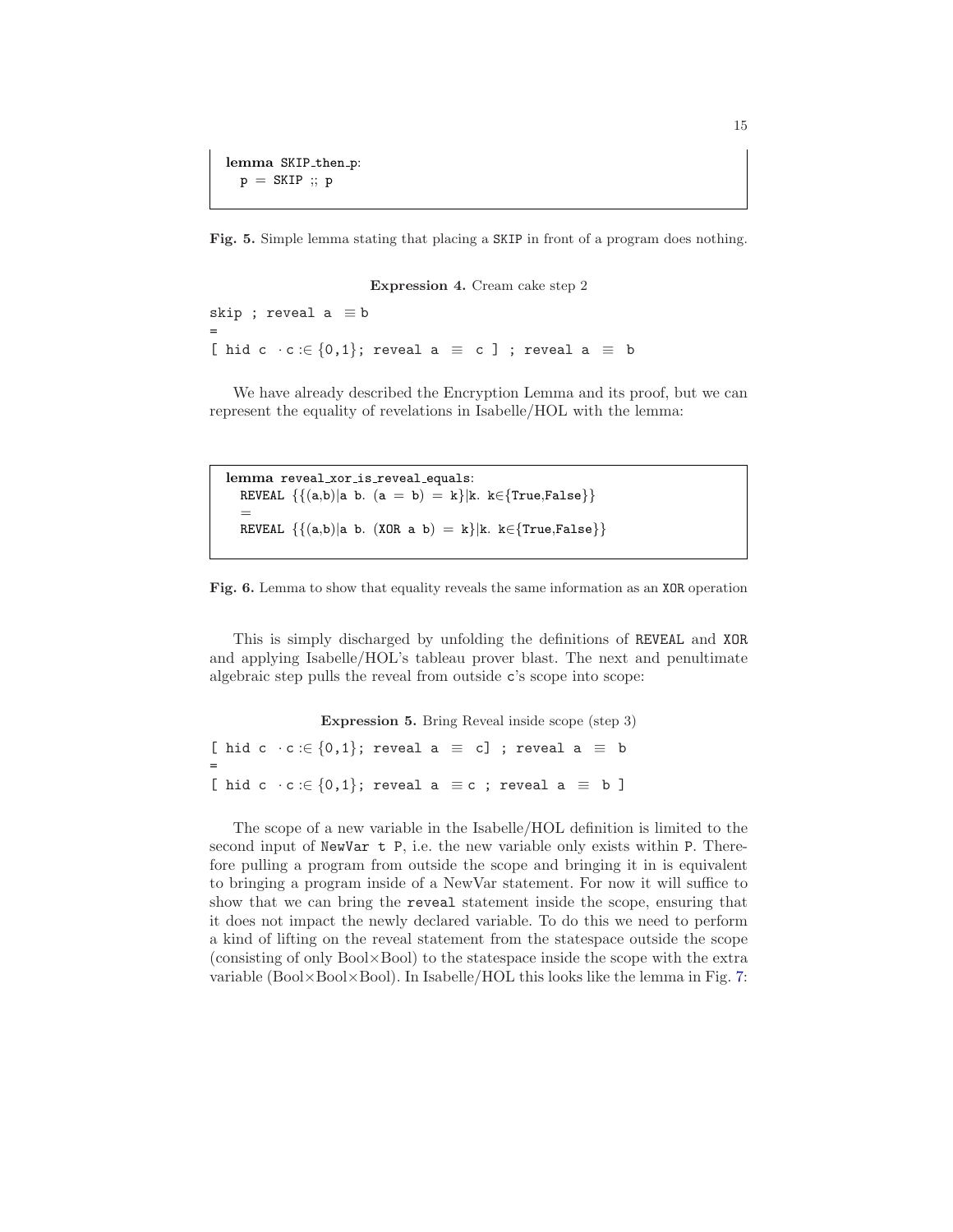```
lemma reveal_in_scope:
   \operatorname{fixes} \operatorname{t::}'a
  shows
      (
          NewVar t p ;;
          REVEAL E
      ) H
    =
      (
         NewVar t (
                        p ;;
                         .<br>REVEAL {(UNIV∷'a set)×e |e. e∈E}
                      )
      ) H
```
<span id="page-15-0"></span>Fig. 7. Lemma bringing a REVEAL statement inside a new variable scope. The UNIV is required to ensure that the statement does not affect the statespace of the new variable.

UNIV is the set of all values of type ′a. The form of the REVEAL expression is motivated by its semantics. REVEAL takes the intersection of the attackers knowledge with whatever is inside the REVEAL expression. Therefore, since our REVEAL is entering the scope of a variable that it should not know about, we must leave it untouched, hence we use the cartesian product of UNIV with our actual expression. The above Isabelle/HOL lemma is proved by unfolding the NewVar, REVEAL and COMPOSE definitions and then showing that the sets that are produced are equal (see appendix for the full Isabelle/HOL proof).

The final step uses the fact that, for boolean a, b and c, learning whether  $a = b$  and whether  $a = c$  determines the results of  $a = c$  and  $b = c$ . McIver and Morgan represent the final step in concrete syntax as:

```
Expression 6. Cream cake step 4
[ hid c · c :\in {0,1}; reveal a \equiv c ; reveal a \equiv b ]
=
[ hid c · c :\in {0,1}; reveal a \equiv c ; reveal b \equiv c ]
```
In the Isabelle/HOL abstract syntax, it would appear as in Fig. [8.](#page-16-0)

This is proven using extensionality and showing that the resulting sets are equal (see appendix). This concludes the cream cakes example, formally proving that the scope adjustments, equalities and other algebraic manipulations made by McIver and Morgan are valid. This will prove a useful stepping stone as we go onto the analysis of the three dining cryptographers.

```
16
```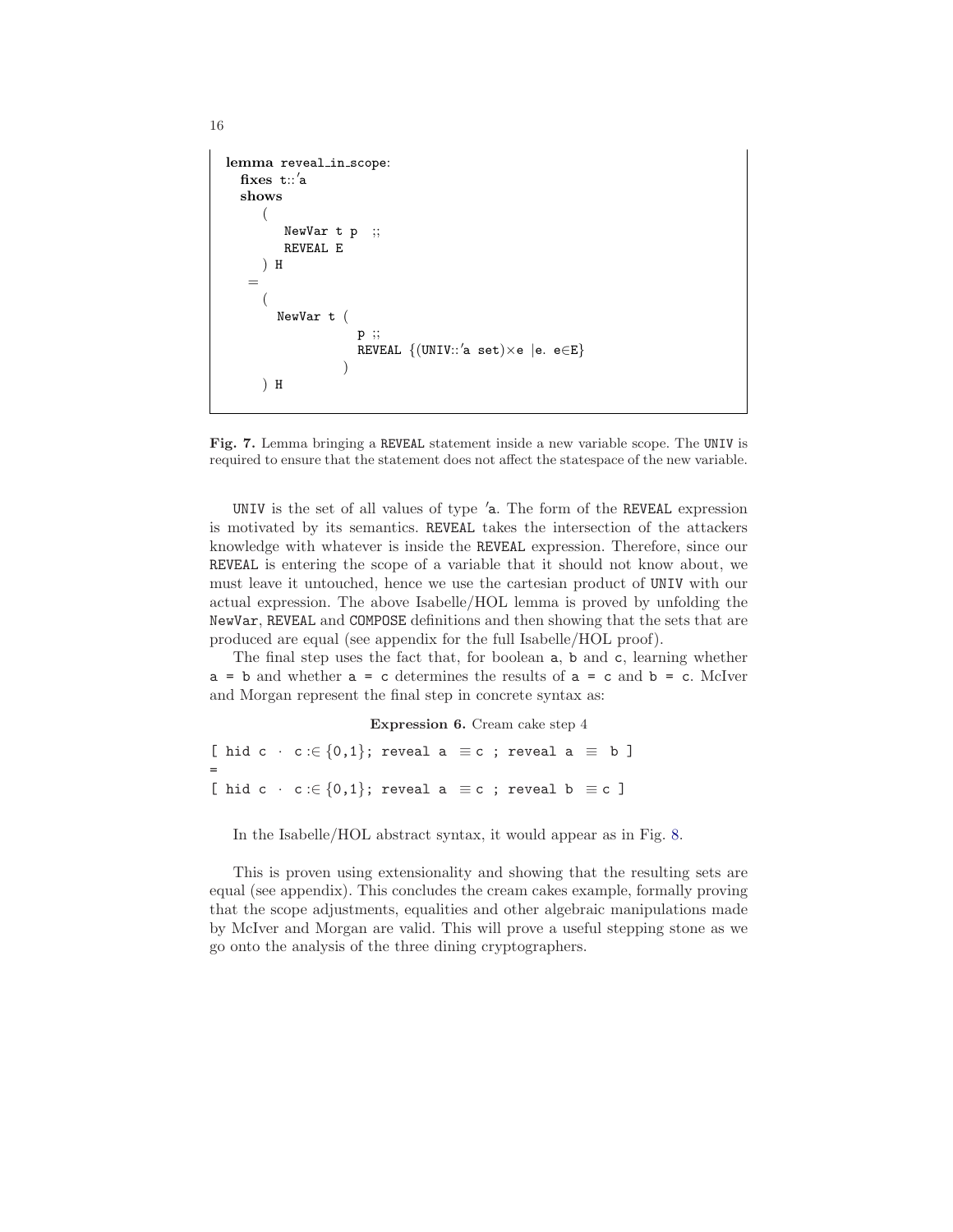```
lemma equiv_reveals:
       REVEAL \{\{(a,b,c)|a\ b\ c. \ (a = c) = k \land b \in \{True, False\}\}|k.k∈{True,False}}
     ;;
      REVEAL \{\{(a,b,c)|a\ b\ c.\ (a = b) = k\ \wedge\ c{\in}\True,False\}\|k.k∈{True,False}}
      =
       REVEAL \{(\mathsf{a},\mathsf{b},\mathsf{c}) | \mathsf{a} \mathsf{b} \mathsf{c}. (\mathsf{a} = \mathsf{c}) = \mathsf{k} \wedge \mathsf{b} \in \{\text{True}, \text{False}\}\}|\mathsf{k}.k∈{True,False}}
      ;;
      REVEAL \{(\mathsf{a},\mathsf{b},\mathsf{c}) | \mathsf{a} \mathsf{b} \mathsf{c}. (c = b) = k \land a\in{True,False}}|k.
k∈{True,False}}
```

```
Fig. 8. Lemma to show that equality reveals the same information as an XOR operation
```
## 3.3 Three Dining Cryptographers

<span id="page-16-2"></span>So at last we get back to our protocol of interest, the three dining cryptographers. The ultimate goal of the analysis is to show (in the style of McIver and Morgan):

Expression 7. Three Cryptographers

```
reveal a \oplus b \oplus c=
\Gammahid l, m, r ·
      1:\in \{0,1\};m := \{0, 1\};reveal 1 \oplus a \oplus m;
      r := \{0,1\};reveal m \oplus b \oplus r;
      reveal 1 \oplus c \oplus r]
```
Assuming a global declaration for the hidden booleans a, b and c.

To get to this equality they start with the result from the Cream Cake example, but with some minor differences. Instead of revealing the result of an equality test, an XOR is used and a is instantiated as l⊕a and b is instantiated as b⊕r and a nondeterministic assignment must be brought into a local variable scope. They show that within a global declaration of variables  $a, b, 1$  and  $r$  we have the following equality:

Expression 8. Three Cryptographers step 1

<span id="page-16-1"></span> $r := \{0,1\};$ reveal  $1 \oplus (a \oplus b) \oplus r$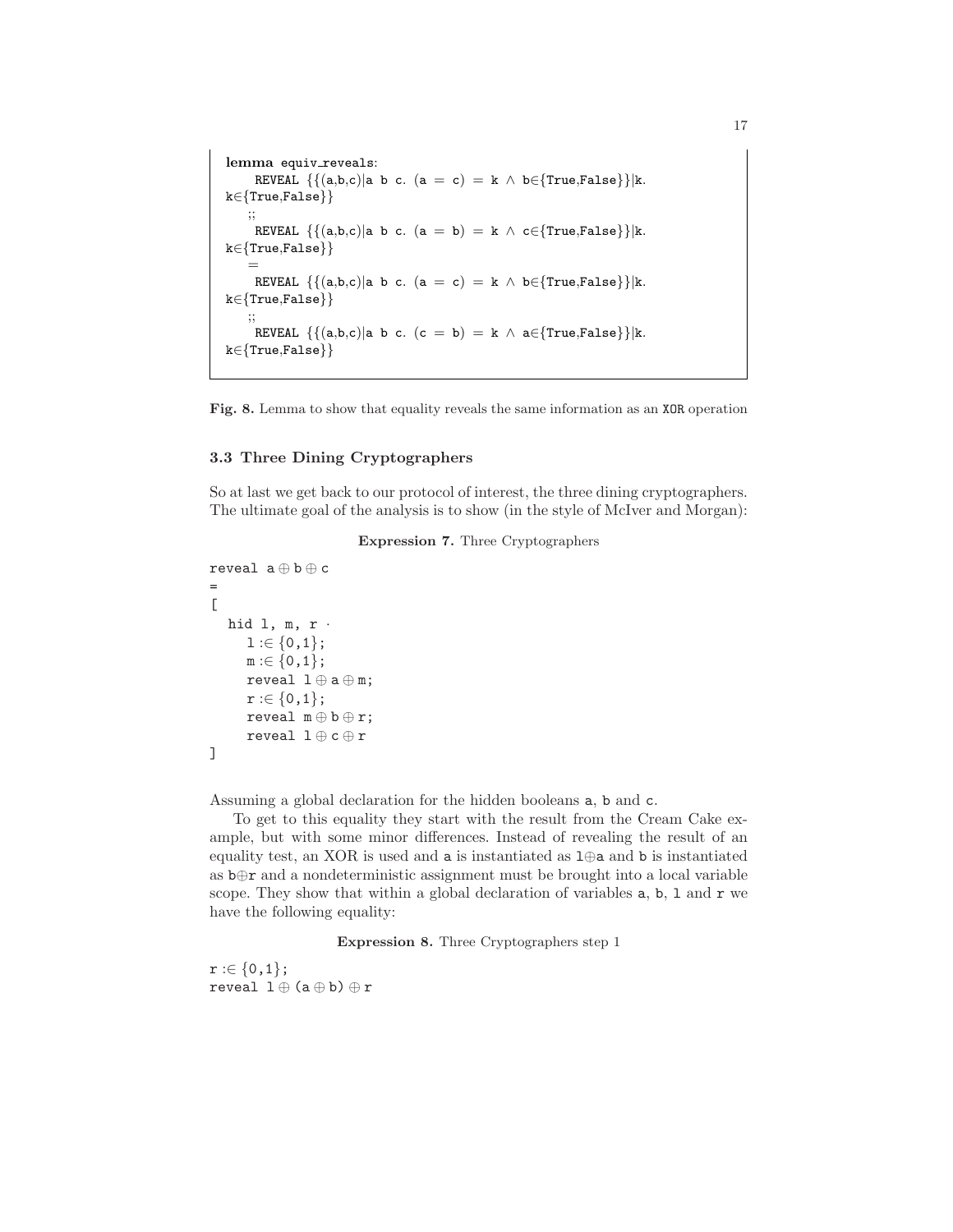```
18
=
\lbrackhid m ·
      m := \{0, 1\};reveal l \oplus a \oplus m;
      r := \{0,1\};reveal m \oplus b \oplus r]
```
If we introduce a SKIP to the LHS, then instantiate the Encryption Lemma with  $h' = m$  and  $h = 1 \oplus a$ , then we get the first 3 lines of the RHS. We then need to pull the CHOOSE program for  $r$  and the reveal into scope. We already know it is possible for REVEAL, for CHOOSE the proof is very similar, but the Isabelle/HOL lemma is shown in Fig. [9.](#page-17-0)

```
lemma choose_in_scope:
   \operatorname{fixes} \operatorname{t::}'a
   shows
   (
         NewVar t p ;;
         CHOOSE E
    ) H
    =
    (
       NewVar t (
                       p ;;
                       CHOOSE (\lambda h. \{(fst h, b)|b. b \in (E (snd h))\})\lambda) H
```
<span id="page-17-0"></span>Fig. 9. This lemma shows that bringing a CHOOSE inside a new variable declaration. The extra arguments to the CHOOSE function are selected so that it does not affect the newly declared variable.

The lambda function provided in the CHOOSE program is chosen so that it ignores the new element in the statespace and only applies the function E to the old components of the statespace. The whole proof can be found in the appendix. We are then left with the problem of turning the in-scope reveal  $1 \oplus (a \oplus b) \oplus r$ into reveal m ⊕ b ⊕ r.

This comes straight out of proofs we already have from Isabelle/HOL as we know that revealing an equality is the same as revealing an XOR and we know that revealing the results of  $a = b$  and  $a = c$  determines the results of revealing  $a = c$  and  $b = c$ . If we instantiate this with: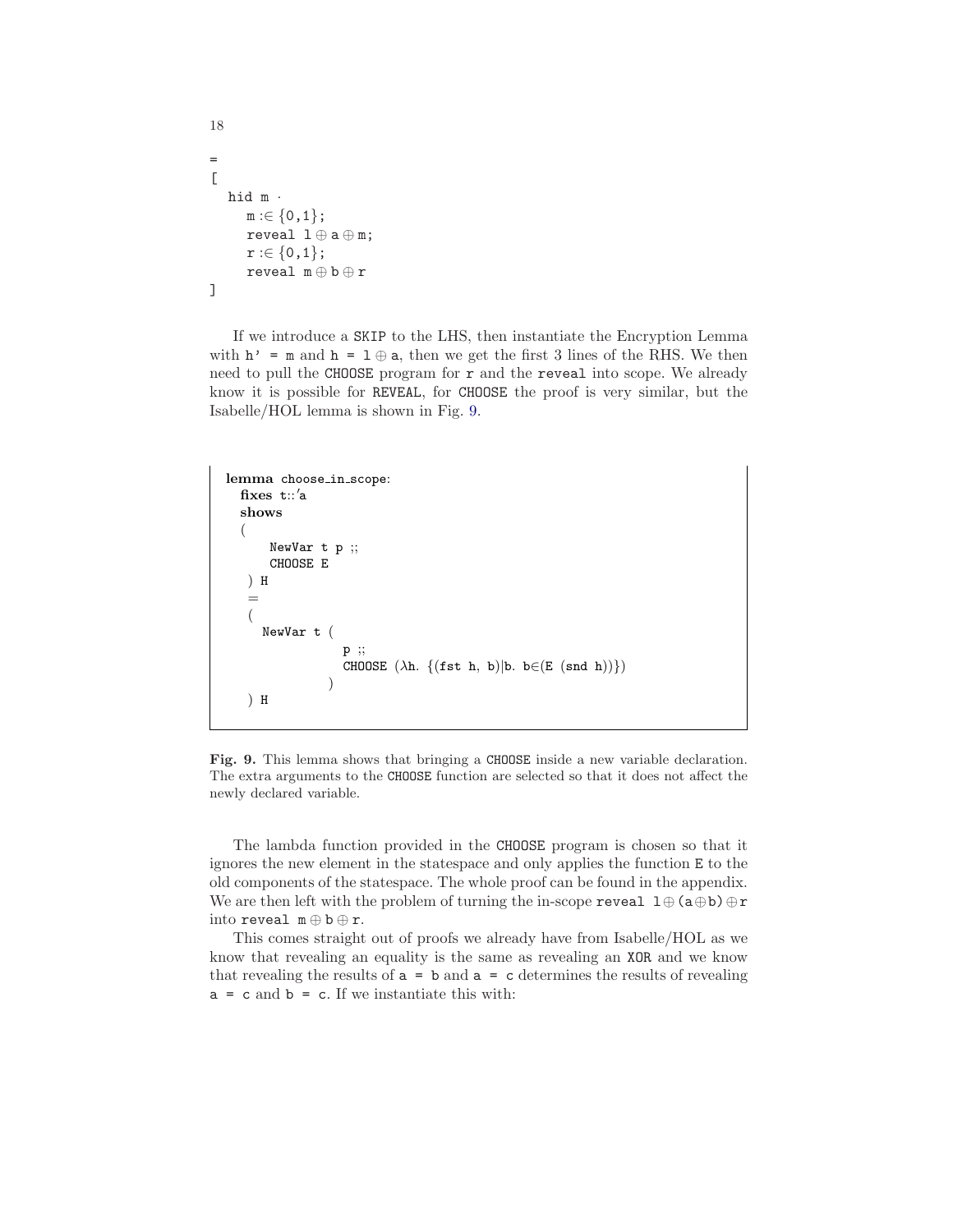a = l ⊕ a  $b = b \oplus r$  $c = m$ 

<span id="page-18-0"></span>We get exactly the result we desire and end up with McIver and Morgan's equality. At the next stage they show:

## Expression 9. Three Cryptographers step 2

```
\Gammahid l, r ·
       1:\in \{0,1\};r := \{0,1\};reveal 1 \oplus (a \oplus b) \oplus r;
       reveal l \oplus c \oplus r\overline{1}=
reveal a \oplus b \oplus c
```
The middle two lines of the LHS are from the equality we just showed. By grouping  $(1 \oplus r)$  together and  $(a \oplus b)$  together we see the LHS has the form of two reveal statements that we have come to expect (where two reveal statements are equivalent to another two reveal statements). This allows them to turn reveal l⊕c⊕r into reveal a⊕b⊕c which they can then shift outside the local scope as the reveal does not mention  $1$  or  $r$  (see lemma reveal in scope). After that it is an application of a variant of the Encryption Lemma to arrive at the RHS. The variant declares two local hidden variables and assigns them a random value and then takes their XOR with a globally declared hidden variable (in this case that is a⊕b). In Isabelle/HOL we define this as: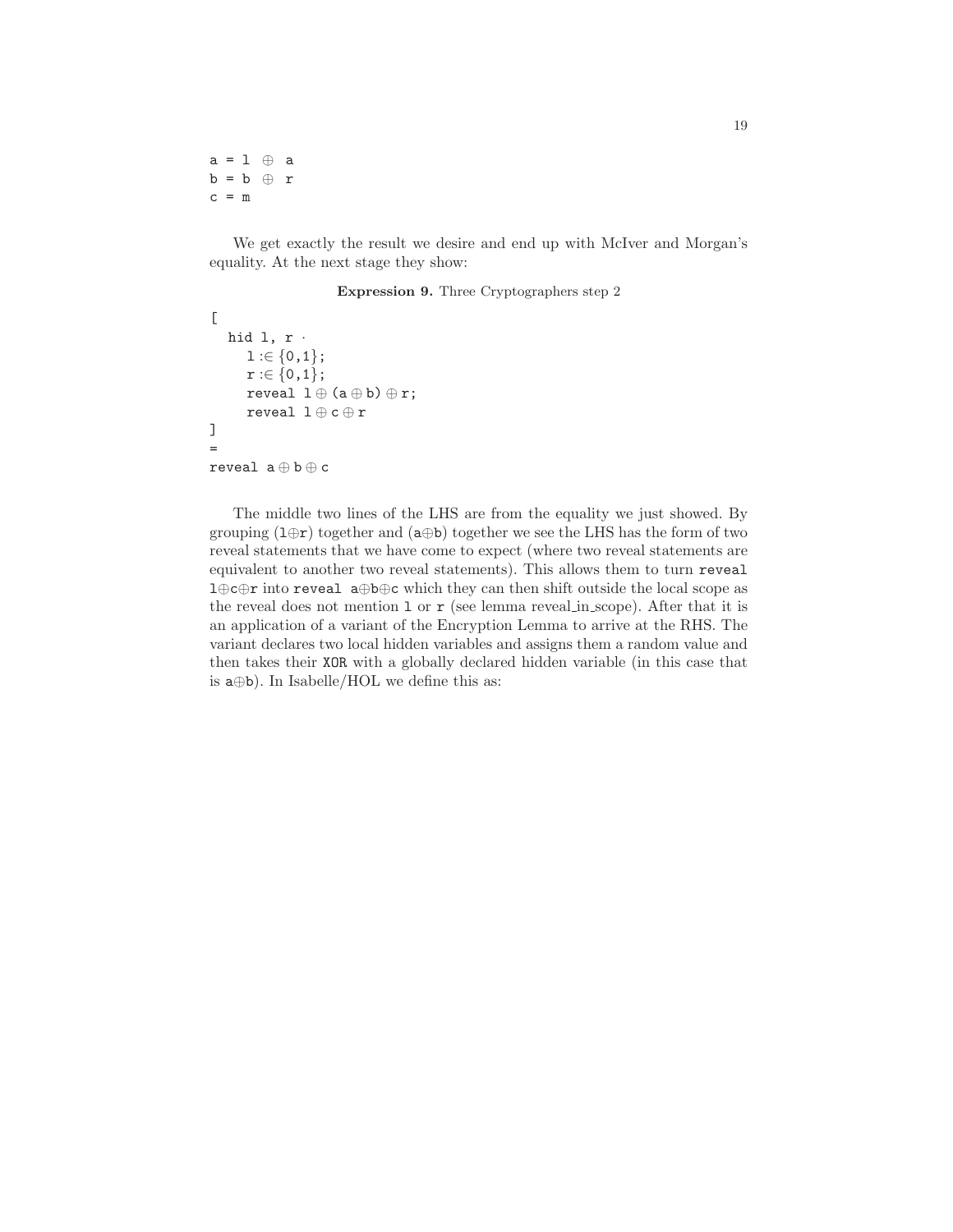```
lemma double encryption lemma:
  assumes BB ={(True,True),(True,False),(False,True),(False,False)}
                  hs ⊆ BB
  shows
  SKIP hs
  =
  NewVar t (
                 (
                    CHOOSE (\lambda(\_ ,x). \{(1r,x)|1r. 1r \in BB\})) ;;
                   REVEAL \{(\text{lr},x)|\text{lr}\ x. \ \text{lr}\in BB \ \land \ x\in BB∧ (XOR
                                                       (XOR (fst 1r) (snd 1r))(XOR (fst x) (snd x))) = k}|k. k∈{True,False}
                            }
             )
  hs
```
Fig. 10. This is a kind of 'double encryption lemma', where .

This is discharged by instantiating the general encryption lemma (see appendix) with a pair of booleans and the surjective function is made up of three XOR operations.

From here McIver and Morgan consider their analysis complete as they can substitute Expression [8](#page-16-1) into Expression [9,](#page-18-0) pull a reveal and a non-deterministic assignment into the innermost scope (which we have already proven in Isabelle/HOL) which returns Expression [7](#page-16-2) as was desired.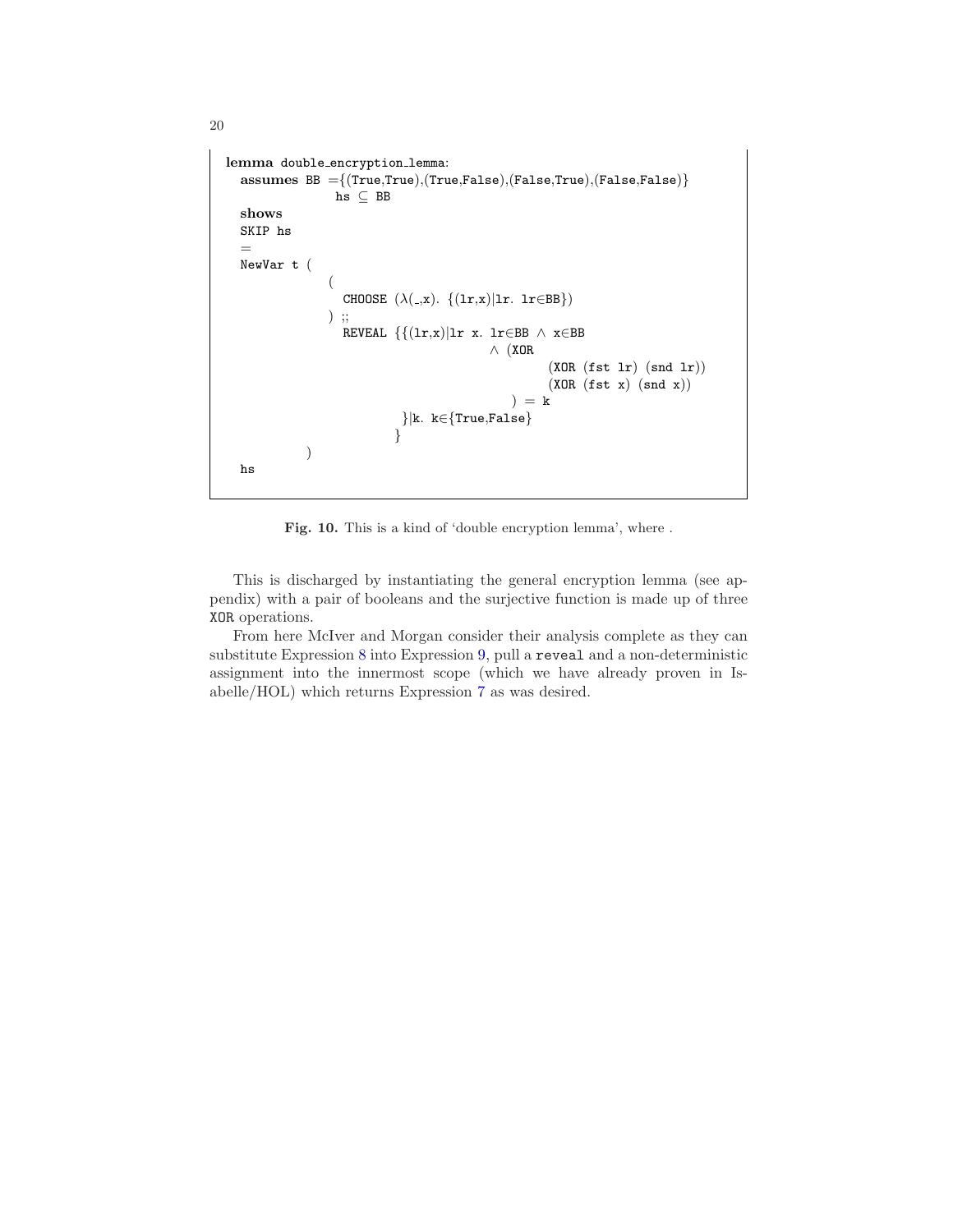# 4 Abstract Syntax and semantics of Kuifje

A Kuifje program is a mathematical model that takes in a probability distribution over some type  $\mathcal H$  and returns a distribution of distributions over  $\mathcal H$  (i.e. a program is of type  $\mathbb{D}\mathcal{H} \to \mathbb{D}^2\mathcal{H}$ .

#### 4.1 Abstract Syntax of Kuifje

Kuifje's abstract syntax is similar to Shadow's, except:

- Composition is built in, so sequences of commands are terminated with a SKIP.
- REVEAL is renamed to OBSERVE and CHOOSE is renamed to UPDATE this reflects the names in its Haskell implementation.
- DEMONIC is removed as a similar effect can be acheived by combining OBSERVE with a uniform probabilistic choice.
- A WHILE loop construction is introduced.

```
PROG[\mathcal{H}] :: = SKIP
```

| UPDATE f $PROG[\mathcal{H}]$             | f: $H \rightarrow \mathbb{D}H$                      |
|------------------------------------------|-----------------------------------------------------|
| IF b PROG[ $H$ ] PROG[ $H$ ] PROG[ $H$ ] | b: $\mathcal{H} \rightarrow \mathbb{D}$ <i>Bool</i> |
| WHILE <b>b</b> PROG[ $H$ ] PROG[ $H$ ]   | b: $\mathcal{H} \rightarrow \mathbb{D}$ <i>Bool</i> |
| OBSERVE f $PROG[H]$                      | f: $H \rightarrow \mathbb{D}O$                      |

SKIP does nothing to the input distribution (therefore it just returns a hyperdistribution with only the input distribution inside). UPDATE is a probabilistic update to the state and then PROG is executed. IF is the usual conditional, if b evaluates to true the first PROG is evaluated, if not then the second is, after evaluating the first or second PROG then the third is evaluated. The WHILE construct continually evaluates the first PROG while b is true, if b is false then the second PROG is evaluated. OBSERVE acts like the reveal from Shadow, it reveals the information in expression f and then evaluates the following program. It should be noted that SKIP is used to terminate sequences of commands by placing it in the final PROG slot of any of the other commands.

## 4.2 The Semantics of Kuifje

Kuifje programs track the probabilities of different values being the true values of the hidden variables of a program. The input to a Kuifje program is a prior distribution which represents the initial knowledge of an attacker. If the attacker knows nothing then this will be a uniform distribution over all possible values in the statespace of the hidden variables of the program.

A Kuifje program will take this prior distribution and manipulate it as information is leaked. As different externally observable paths are taken, the distribution will be split in to many distributions and each distribution will be assigned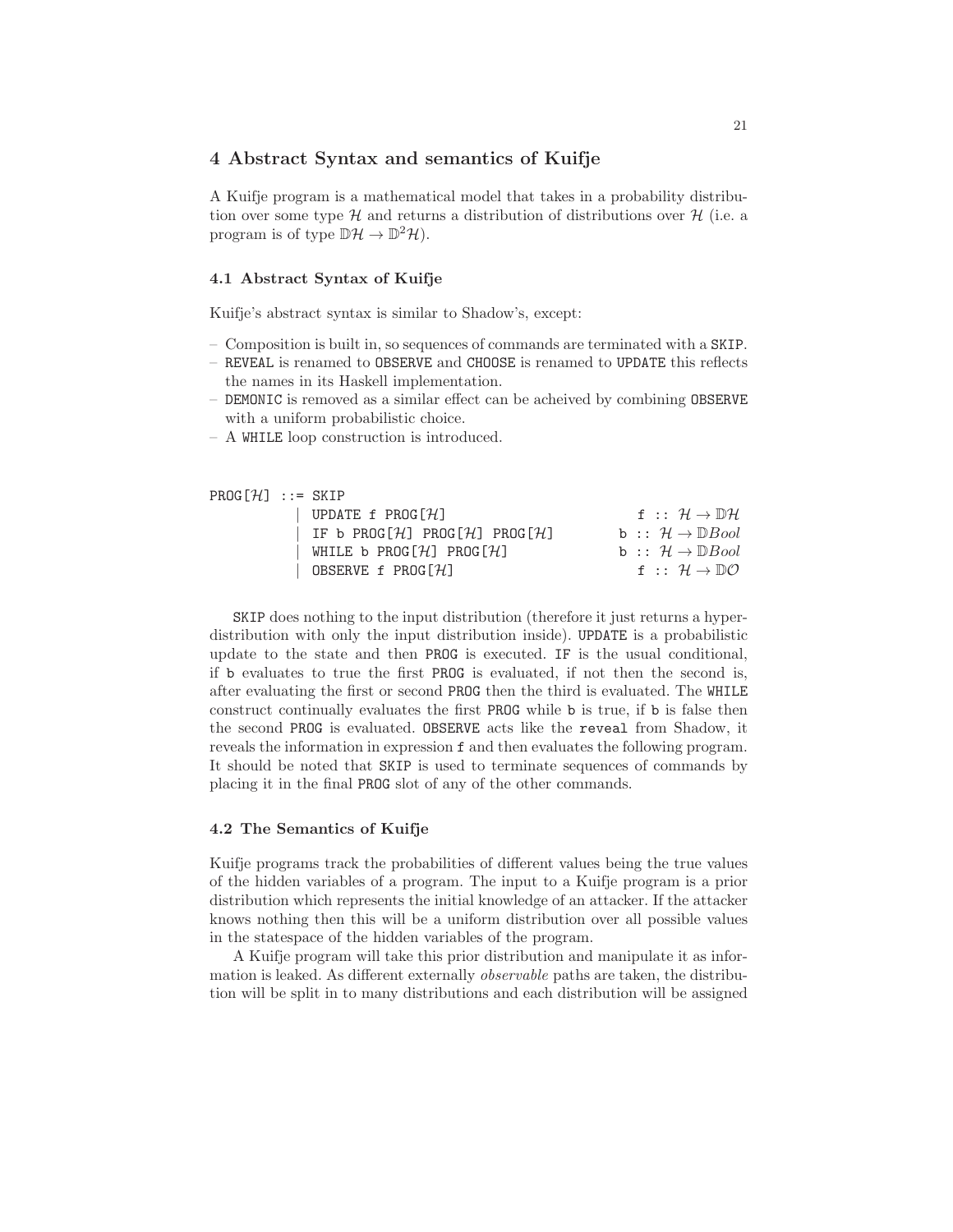the probability that its observable path was taken. The outermost distribution is the hyper-distribution (of type  $\mathbb{D}^2 \mathcal{H}$ ), the elements it contains represents different execution paths that can be distinguished by an attacker. Each of those paths (the inner distributions of type  $\mathbb{D} \mathcal{H}$ ) then represent the probability of different hidden values given that program path was taken.

As Kuifje was designed to be implemented in Haskell, the semantics are represented as state transformation functions that exist in Haskell. We present those semantics here, using sem to represent the evaluation from the Kuifje abstract syntax to the Haskell-style monadic semantics. Note that the chosen representation for the distribution type is a list of pairs. The first element of the pair is the value of some type  $H$  and the second element is the probability which is represented by a rational number. The semantics make use of return and bind  $(\ggg)$  of the distribution monand, which we define along with the semantics for clarity. The unit return of the monad takes an element and then gives the point distribution containing only that element. The bind operator takes a distribution on type  $a$  and a function from type  $a$  to distributions on type  $b$  and computes the application of the function to the elements of the initial distribution. The join and fmap operators are then defined in terms of return and bind in the usual way. Also note that  $p \oplus$  is an infix probabilistic choice which performs the statement on the left with probability  $p$  and the statement on the right with probability 1-p.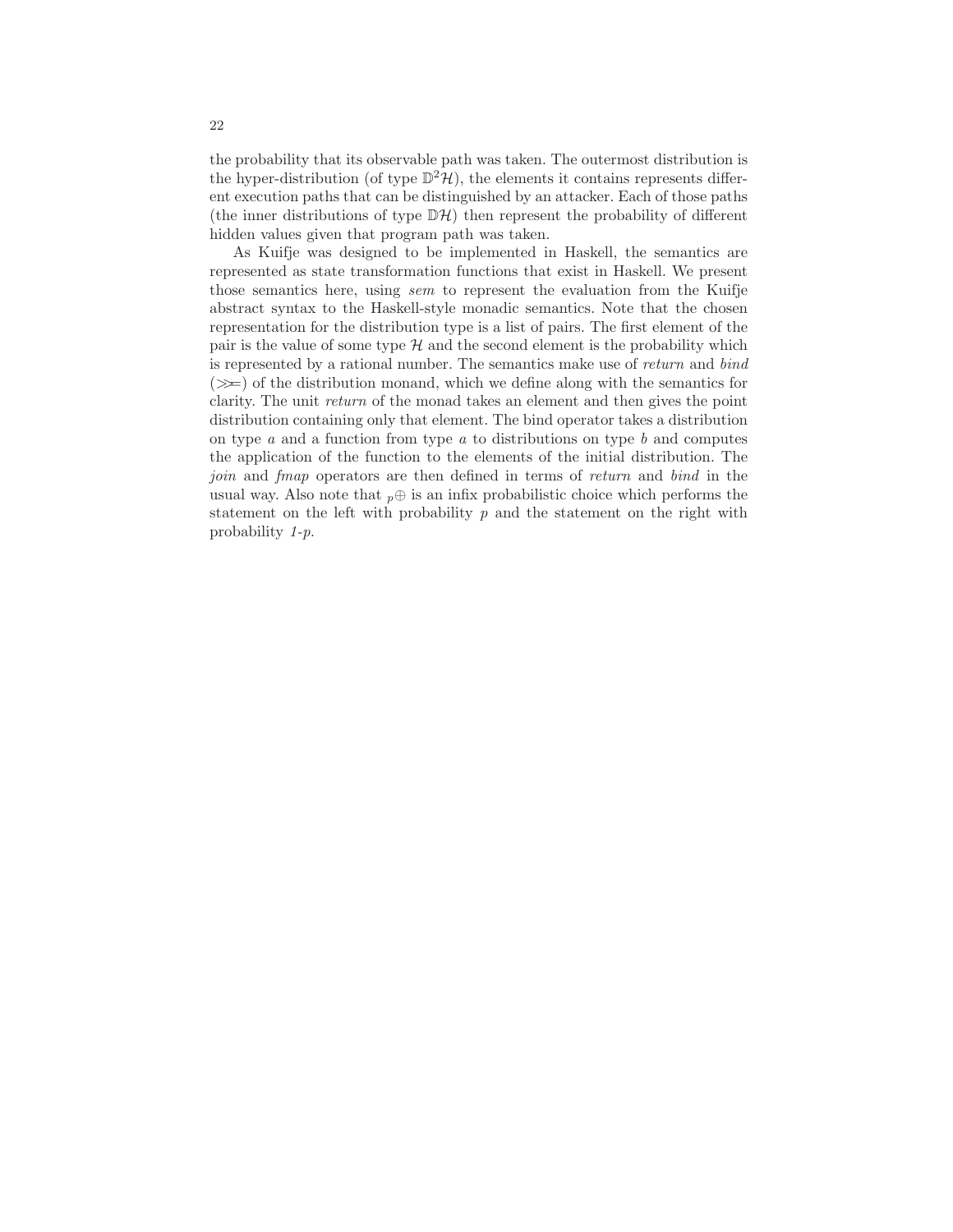$sem :: PROG[\mathcal{H}] \rightarrow (\mathbb{D}\mathcal{H} \rightarrow \mathbb{D}^2\mathcal{H})$  $sem$  SKIP =  $return$ sem UPDATE f  $p = \lambda x$ . (huplift f)  $x \gg (sem \ p)$ sem IF c p q  $r = \lambda x$ . conditional c (sem p) (sem q)  $x \gg (sem \ r)$ sem WHILE c p q = let wh = conditional c ( $\lambda x$ . (sem p)  $x \gg wh$ ) (sem q) in wh sem OBSERVE f  $p = \lambda x$ . (hobsem f)  $x \gg=(sem \; p)$ return ::  $\mathcal{H} \rightarrow \mathbb{D} \mathcal{H}$ return  $x = [(x, 1)]$  $(\ggg)$  ::  $\mathbb{D}\mathcal{H} \to (\mathcal{H} \to \mathbb{D}\mathcal{G}) \to \mathbb{D}\mathcal{G}$  $d \gg f = [(y, p \times q) | (x, p) \leftarrow d, (y, q) \leftarrow (f x)]$ huplift ::  $(\mathcal{H} \to \mathbb{D}\mathcal{H}) \to (\mathbb{D}\mathcal{H} \to \mathbb{D}^2\mathcal{H})$ huplift  $f = return \circ (\gg f)$ conditional ::  $(\mathcal{H} \to \mathbb{D}Bool) \to (\mathbb{D}\mathcal{H} \to \mathbb{D}^2\mathcal{H}) \to (\mathbb{D}\mathcal{H} \to \mathbb{D}^2\mathcal{H}) \to (\mathbb{D}\mathcal{H} \to \mathbb{D}^2\mathcal{H})$ conditional c t e  $d = \text{let } d' = d \gg \lambda s$ . c  $s \gg \lambda b$ . return  $(b, s)$  $w_1 = sum [p] ((b, s), p) \leftarrow d', b]$  $w_2 = 1 - w_1$  $d_1 = [(s, p/w_1) \mid ((b, s), p) \leftarrow d', b]$  $d_2 = [(s, p/w_2) \mid ((b, s), p) \leftarrow d', \neg b]$  $h_1 = t \ d_1$  $h_2 = e \ d_2$ in if  $d_2 = [\ ]$  then  $h_1$ else if  $d_1 = \lceil \cdot \rceil$  then  $h_2$ else join  $(h_1, w_1 \oplus h_2)$ hobsem ::  $(\mathcal{H} \to \mathbb{D}\mathcal{O}) \to (\mathbb{D}\mathcal{H} \to \mathbb{D}^2\mathcal{H})$ hobsem  $f =$  multiply  $\circ$  to Pair  $\circ$  ( $\gg$  obsem f) where obsem ::  $(\mathcal{H} \to \mathbb{D}\mathcal{O}) \to (\mathcal{H} \to \mathbb{D}(\mathcal{H} \times \mathcal{O}))$ obsem  $f = \lambda w$ .  $(w, x)$   $(f x)$  $toPair$  ::  $\mathbb{D}(\mathcal{O}\times\mathcal{H})\to (\mathbb{D}\mathcal{O}\times(\mathcal{O}\to\mathbb{D}\mathcal{H}))$  $to Pair dp = (d, f)$ where  $d = fmap$  fst dp  $f \; ws \; = \; \textbf{let} \; dpws \; = \; \left[ \; (s, \; p) \; \right] \; ((ws', \; s), \; p) \leftarrow dp, \; ws' \; = \; ws \; \right]$ in  $[(s, p/weight \text{ dyus}) | (s, p) \leftarrow dpws]$  $multiply :: (\mathbb{D}\mathcal{O}\times(\mathcal{O}\rightarrow\mathbb{D}\mathcal{H})) \rightarrow \mathbb{D}^2\mathcal{H}$ multiply  $(d, f) = fmap f d$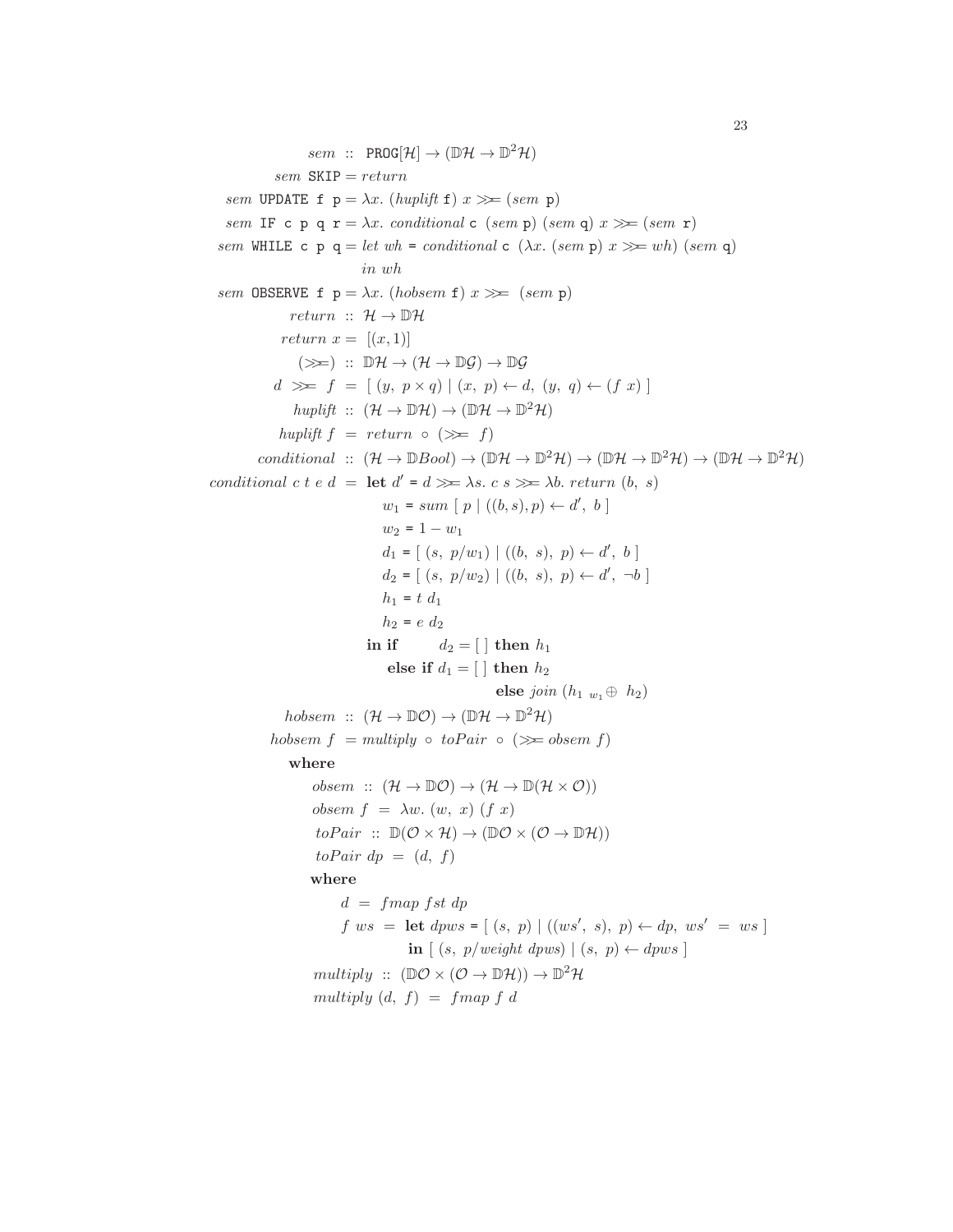SKIP takes a distribution and returns the point hyper-distribution (i.e. the hyper-distribution with only a single entry). It achieves this using the monadic return as defined for the distribution monad. UPDATE f p updates the input distribution by lifting the function f so that it now takes distributions to distributions of distributions, it then feeds this result to program p. IF and WHILE both make use of the *conditional* function. The goal of *conditional*  $c \, t \, e \, d$  is to take in c (a function of type  $\mathcal{H} \to \mathbb{D}$ *Bool*) apply it to the state, leak the outcomes of the condition, feed this result into the appropriate program  $(t \text{ or } e)$  and then continue on with program d. The reason that the definition of conditional appears much more complex here is that 'fold fusion' has been used to remove intermediate data structures (this is also true of the hobsem definition). Details of this will not be presented here but the specifics of this case can be found in the original Kuifje paper [\[2\]](#page-27-1) and more information on fold fusion can be found in the following resources [\[17,](#page-28-7) [18,](#page-28-8) [19\]](#page-28-9).

IF makes simple use of the conditional function, but WHILE uses it to recursively evaluate p and then continue with program q where c produces False. OBSERVE f p is an explicit leak where f is the expression to leak and p is the program to continue on with after the leak. The complexity of the function hobsem that is used to lift f to a function that takes distributions to hyper distributions is again a result of fold fusion.

## 4.3 Kuifje in Isabelle/HOL

When implementing Kuifje in Isabelle/HOL we are interested in being able to test for equality of distributions easily. The chosen representation for distributions was as a list of pairs (which is the same as presented in [\[2\]](#page-27-1)). The problem with this is that there could be many different representations of the same distribution. The list could have different orderings, or an element could appear multiple times with its probability split over the instances, or there could be elements included with zero probability. We consider all those cases to represent the same probability distribution, we want some kind of canonical form to exist so that we can check distributions for equality easily. To do so we restrict the elements of the distribution to be in the type class of linear orders. We also introduce a function reductionDist that removes all elements with zero probability and combines repeated elements and we introduce a modified bind operator (=>>) that applies reductionDist to the input distribution. Based on these points and the above semantics we produced the following definitions in Isabelle/HOL:

 $type-synonym$  prob  $= rat$ 

 $type\text{-}\mathrm{synonym}$  'a dist = ('a  $\times$  prob) list

type-synonym ′ a hyper = (′ a dist) dist

 $\tt type-synonym$  's  $\texttt{prog} = \text{ 's dist} \Rightarrow \text{ 's hyper}$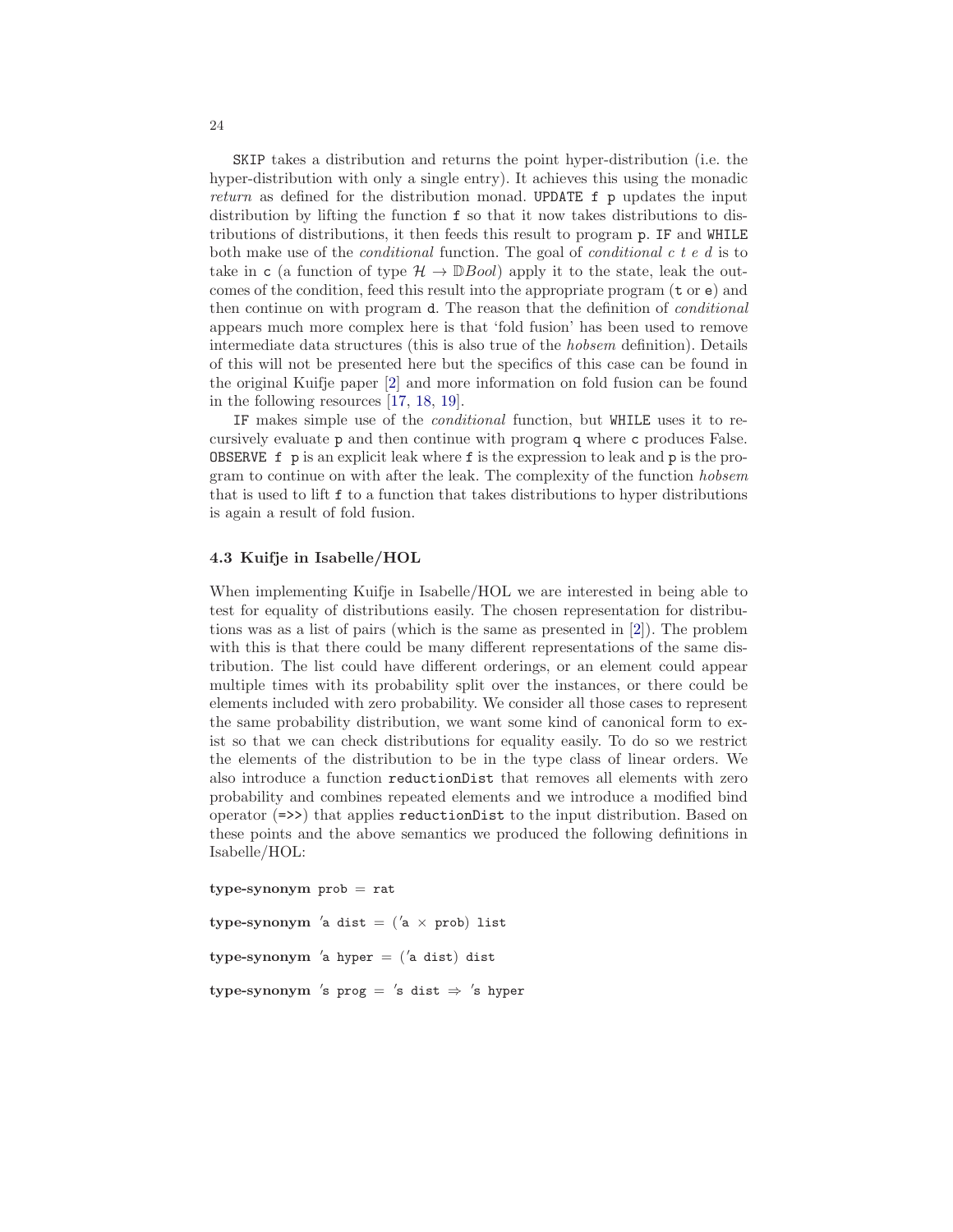```
definition
   SKIP :: ('a::linorder) dist \Rightarrow 'a hyper
where
  \texttt{SKIP} \equiv \texttt{return}definition
   UPDATE :: ((\text{'s::linorder}) \Rightarrow \text{'s dist}) \Rightarrow \text{'s prog} \Rightarrow \text{'s prog}where
  UPDATE f p \equiv \lambda x. (huplift f) x \gg pdefinition
   IF :: ((\text{'s::linorder}) \Rightarrow \text{bool dist}) \Rightarrow \text{'s prog} \Rightarrow \text{'s prog} \Rightarrow \text{'s prog} \Rightarrow \text{'s prog}where
  IF c p q r \equiv (\lambda x. conditional c p q x \gg r)
definition
   OBSERVE :: ((\text{'s::linorder}) \Rightarrow (\text{'o::linorder}) \text{ dist}) \Rightarrow \text{'s prog} \Rightarrow \text{'s prog}where
  OBSERVE f p \equiv \lambda x. (hobsem f) x \gg pdefinition
   return :: ('a::linorder) \Rightarrow 'a distwhere
  return x \equiv [(x,1)]definition
   bind ::'a dist \Rightarrow ('a \Rightarrow 'b dist) \Rightarrow ('b::linorder) dist
where
  bind d f \equiv [(y, p * q). (x,p) \leftarrow d, (y,q) \leftarrow (f x)]
definition
   dist_fmap :: ( 'a \Rightarrow 'b) \Rightarrow 'a dist \Rightarrow ( 'b::linorder) dist
where
  dist_fmap f dx = dx \gg (return \circ f)
definition
   join :: (′
a::linorder) hyper ⇒ ′
a dist
where
  join x = x \gg inid
definition
   huplift :: ((\n'a::linorder) \Rightarrow 'a dist) \Rightarrow ('a dist \Rightarrow 'a hyper)where
  huplift f \equiv return \circ (\lambdad. d =>> f)
```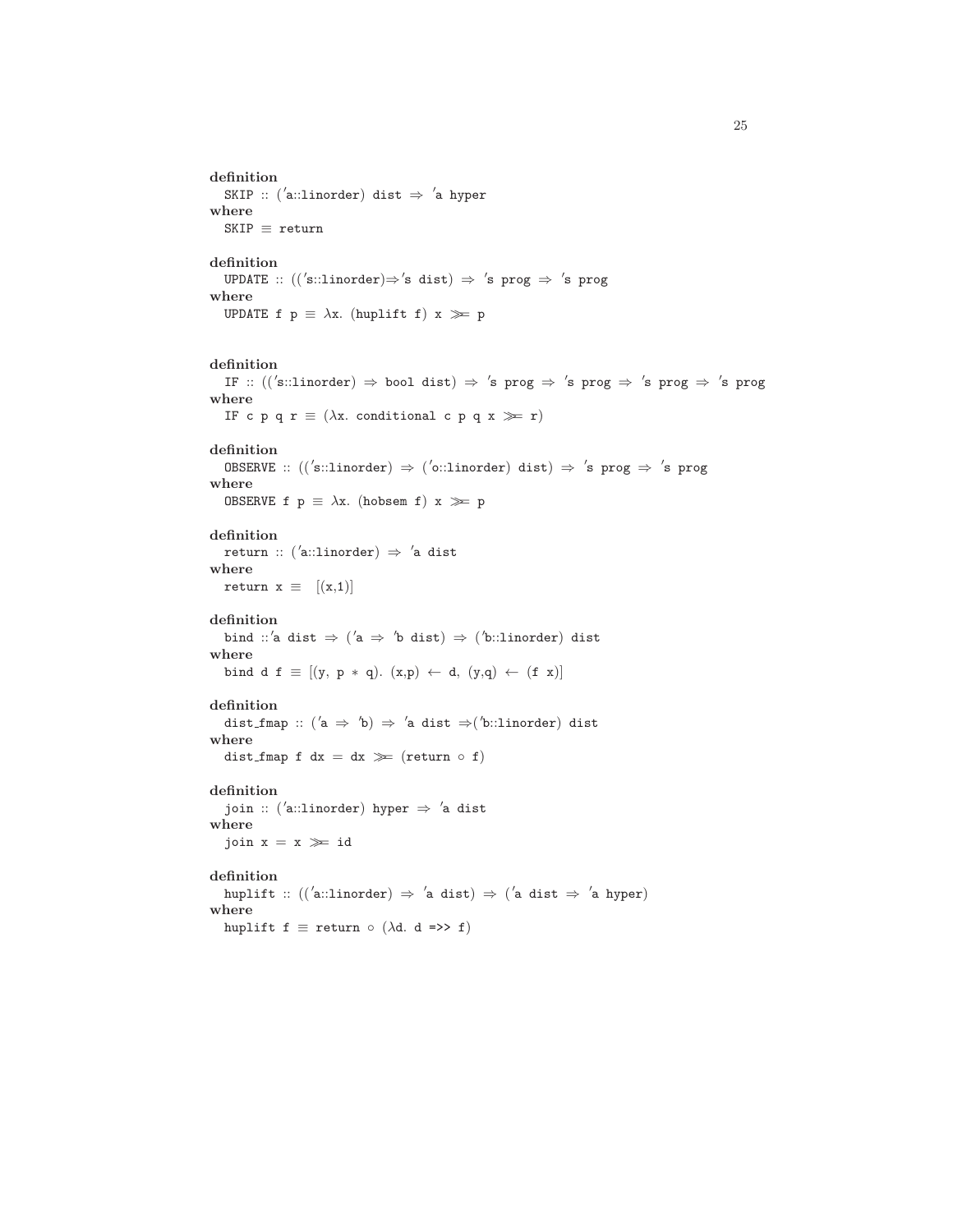```
definition
   {\tt conditional} :: (('s::linorder) \Rightarrow bool dist) \Rightarrow 's prog \Rightarrow 's prog \Rightarrow 's prog
where
  conditional c t e d \equivlet d' = d \implies (\lambda s. c s \implies (\lambda b. return (b, s))); w1 = \sum p \in \{p \mid p \text{ s. } ((True,s), p) \in (set d')\}. p
        ; w2 = 1 − w1
         \begin{array}{rcl} \texttt{(d1 = reductionDist ([(s,p/w1).\ ((True,s),p) \leftarrow d^{'})$)} \end{array}; d2 = \text{reductionDist } ([(s, p/w1). ((False, s), p) \leftarrow d']); h1 = t d1; h2 = e d2
        in (
              if d2 = [] then h1
                              else ( if d1 = || then h2
                                                          else join (prob choice w1 h1 h2)
                                      )
             )
definition
   hobsem :: (('s::linorder) \Rightarrow ('o::linorder) dist) \Rightarrow 's prog
where
  hobsem f \equiv multiply \circ (toPair \circ (\lambdad. reductionBind d ( obsem f)))
definition
   obsem :: (('a::linorder) \Rightarrow ('o::linorder) dist) \Rightarrow ('a \Rightarrow ('o \times 'a) dist)
where
   obsem f' x \equiv dist_fmap (\lambda w. (w,x)) (f' x)
definition
   toPair :: ((\text{'o::linorder}) \times (\text{'s::linorder})) dist \Rightarrow (\text{'o dist} \times (\text{'o} \Rightarrow \text{'s dist}))where
  toPair dp \equiv (dist_fmap fst dp,
                      \lambdaws. let dpws = reductionDist [(s,p). ((ws',s),p) \leftarrow dp, ws' = ws]
                                in
                                             reductionDist [(s,p/(weight \text{ dyws})). (s,p) \leftarrow dpws])
definition
   multiply :: (\acute{}o dist \;\times\; (\acute{}o\;\Rightarrow\; \acute{}s \;\text{dist}))\;\Rightarrow\; (\acute{}s::\texttt{linorder})\;\text{hyper}where
  multiply df \equiv dist_fmap (snd df) (fst df)
```
26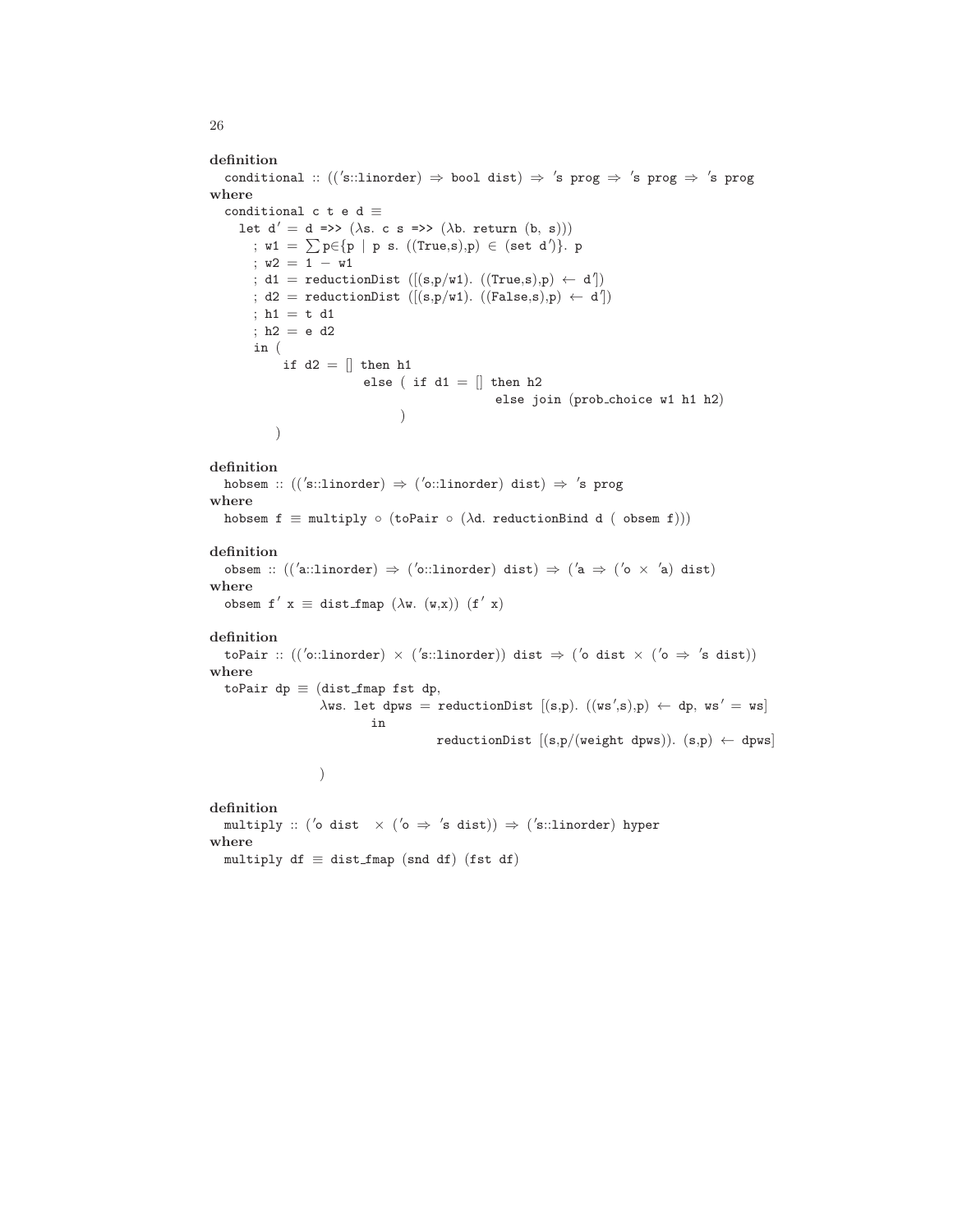# 5 Functor and Monad Laws

Now that we have a monadic definition for our language, we want to ensure that the structures actually behave the way we expect.

Beginning with functors we have two laws, the identity law:

```
fmap id = id
```
Which is saying that if we map the identity over a functor we must get the functor back unchanged. The second functor law is that functor composition is associative:

fmap (f ⊙ g) = fmap f ⊙ fmap g

We present the first law in Isabelle/HOL as:

lemma functor\_law\_id: dist fmap  $(\lambda x. x) dx = dx$ 

This is discharged by simplifying with a few relevant definitions (see appendix).

The second law becomes:

```
lemma functor_law_comp_assoc:
  fixes g :: 'a \Rightarrow ('b::linorder)and f :: 'b \Rightarrow ('c::linorder)shows dist fmap (f \circ g) = (dist_{map} f) \circ (dist_{map} g)
```
This is discharged by unfolding the definitions, using extensionality and induction (see appendix).

Next we address the three monad laws. The first is the left identity and it says that the result of return  $x$  fed into f is the same as f  $x$ . In Isabelle/HOL this is:

## lemma monad\_left\_id: return  $x \gg f = f x$

This is discharged by unfolding the definitions and simplifying. The second monad law says that binding on a return has no effect:

## lemma monad\_right\_id:  $\texttt{m} \ \ggg \ \texttt{return} \ = \ \texttt{m}$

This is discharged by unfolding the definitions, inducting over m and simplifying.

The third and final monad law is more complex than the previous two. It is an associative law: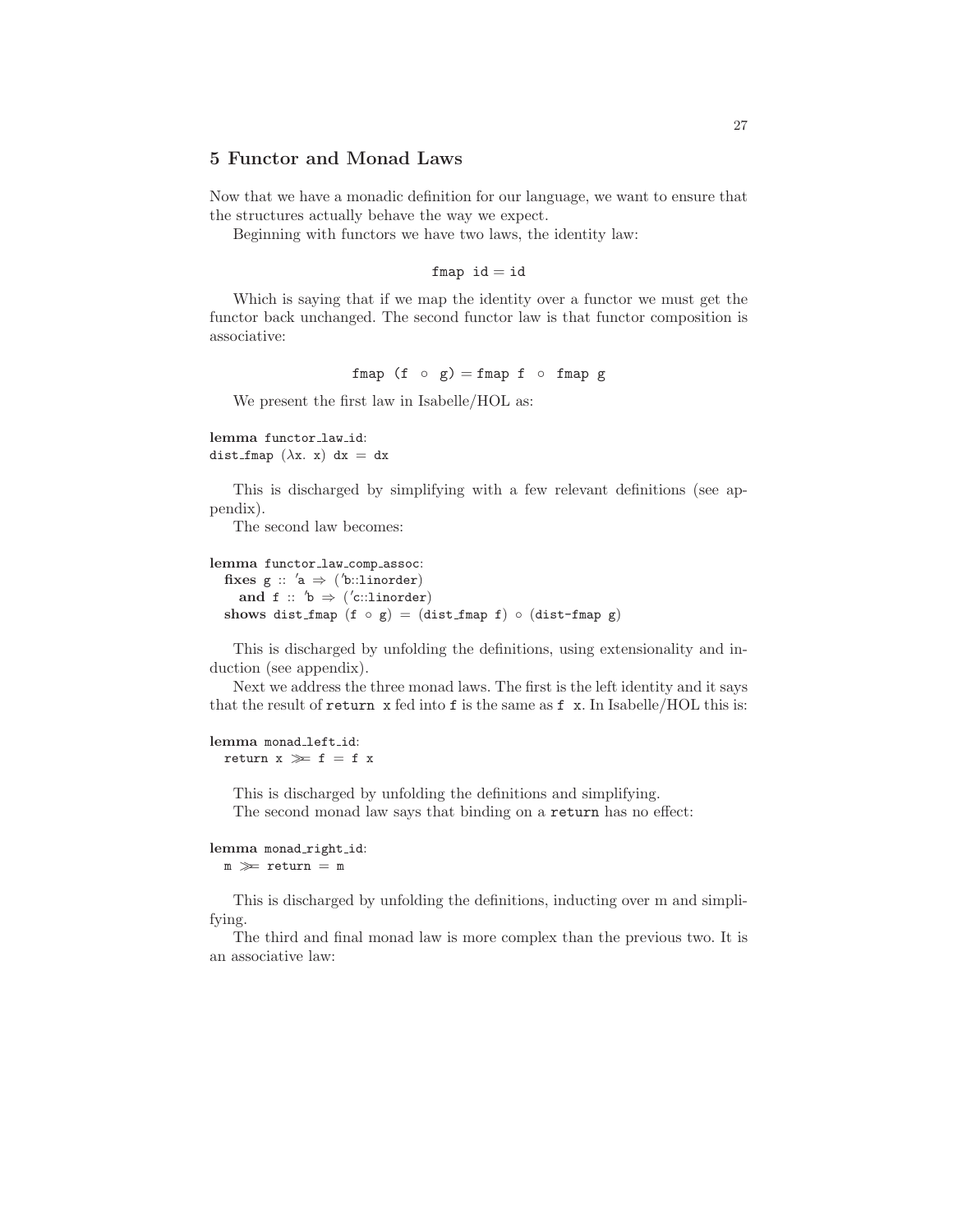```
lemma monad_assoc:
    fixes f :: 'a \Rightarrow ('b::linorder) dist
        and g :: 'b \Rightarrow '('c::linorder) distand \overline{m} :: 'a dist
   \text{shows}\quad (\mathtt{m}\ \ggg\ \mathtt{f})\ \ggg\ \mathtt{g}\ =\ \mathtt{m}\ \ggg\ \left(\lambda \mathtt{x}.\ \mathtt{(f}\ \mathtt{x})\ \ggg\ \mathtt{g}\right)
```
We see that it is almost just shifting the brackets from  $m$  and  $f$  to  $f$  and g, except the lambda is introduced to make sure it type checks. This final law was much more challenging to prove, but after performing induction over  $m$  and creating two sub-lemmas this was proven (see appendix).

# 6 Future Work

Now that we have proof that our Kuifje construction obeys the monad and functor laws, the next steps would be to prove algebraic lemmas as we did for Shadow. A good place to start would be the encryption lemma, which needs a slight modification to move it from a non-deterministic statement to a probabilistic one.

After this the goal would be to use these proofs to create a machine-checked environment in which a user could manipulate Kuifje and Shadow programs algebraically, without the need to wrestle with the semantics and with the added benefit of automated reasoning.

# <span id="page-27-0"></span>References

- 1. C. Morgan, "The shadow knows: Refinement and security in sequential programs," Science of Computer Programming, vol. 74, no. 8, pp. 629–653, 2009.
- <span id="page-27-1"></span>2. J. Gibbons, A. McIver, T. Schrijvers, and C. Morgan, "Quantitative information flow with monads in haskell," in Foundations of Probabilistic Programming, G. Barthe, J.-P. Katoen, and A. Silva, Eds. Cambridge University Press, 2020.
- <span id="page-27-2"></span>3. T. Nipkow, L. C. Paulson, and M. Wenzel, Isabelle/HOL: A Proof Assistant for Higher-Order Logic. Springer, 2003, vol. 2283.
- <span id="page-27-3"></span>4. G. Smith, "On the foundations of quantitative information flow," in International Conference on Foundations of Software Science and Computational Structures. Springer, 2009, pp. 288–302.
- <span id="page-27-4"></span>5. A. Sabelfeld and A. C. Myers, "Language-based information-flow security," IEEE Journal on selected areas in communications, vol. 21, no. 1, pp. 5–19, 2003.
- <span id="page-27-6"></span><span id="page-27-5"></span>6. D. E. R. Denning, Cryptography and data security. Addison-Wesley, 1982, vol. 112.
- 7. J. W. Gray III, "Toward a mathematical foundation for information flow security," Journal of Computer Security, vol. 1, no. 3-4, pp. 255–294, 1992.
- <span id="page-27-7"></span>8. J. K. Millen, "Covert channel capacity," in 1987 IEEE Symposium on Security and Privacy. IEEE, 1987, pp. 60–60.
- <span id="page-27-8"></span>9. D. Clark, S. Hunt, and P. Malacaria, "Quantified interference for a while language," Electronic Notes in Theoretical Computer Science, vol. 112, pp. 149–166, 2005.

28